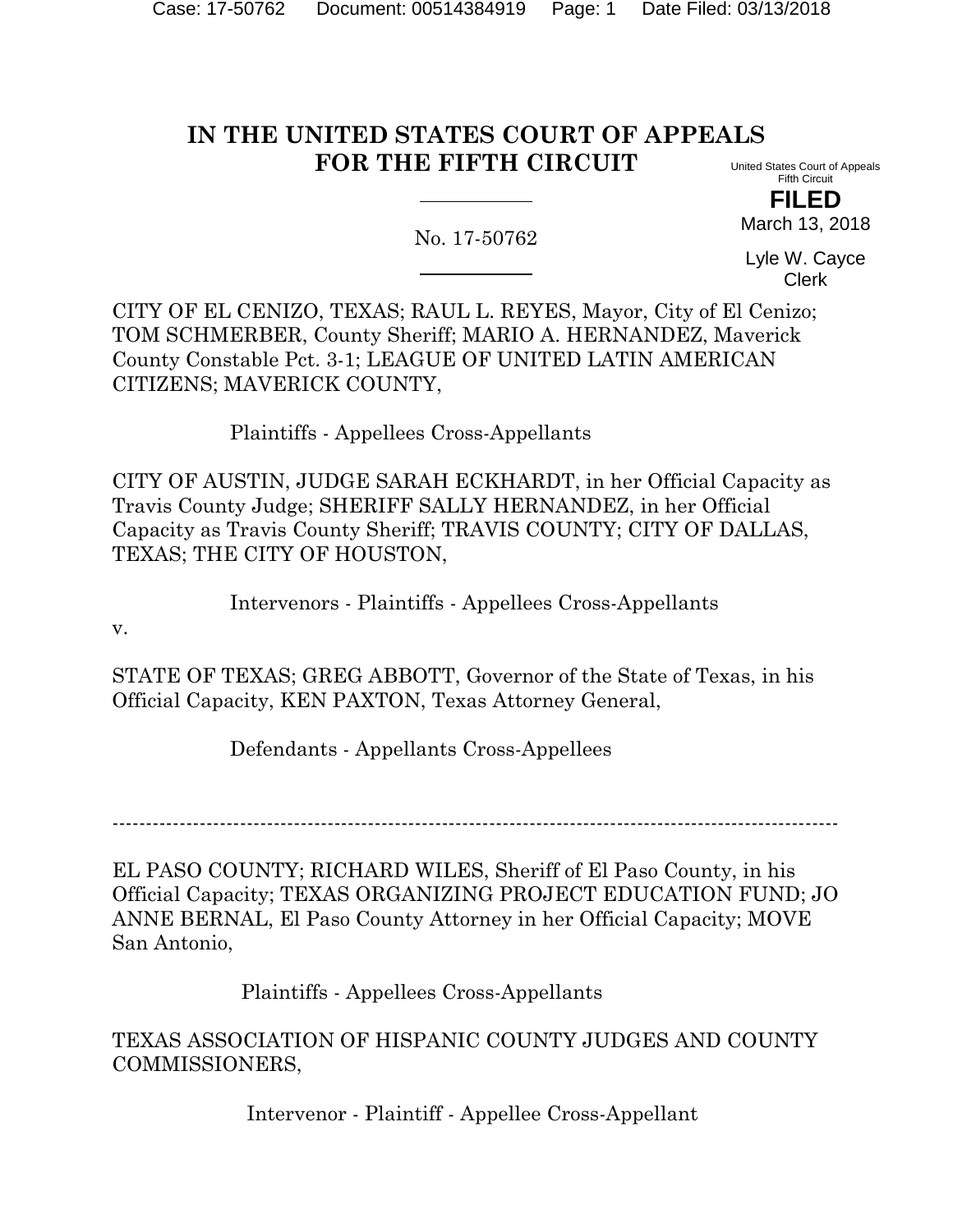v.

STATE OF TEXAS; GREG ABBOTT, Governor; KEN PAXTON, Attorney General; STEVE MCCRAW, Director of the Texas Department of Public Safety,

Defendants - Appellants Cross-Appellees

------------------------------------------------------------------------------------------------------------

CITY OF SAN ANTONIO; BEXAR COUNTY, TEXAS; REY A. SALDANA, in his Official Capacity as San Antonio City Councilmember; TEXAS ASSOCIATION OF CHICANOS IN HIGHER EDUCATION; LA UNION DEL PUEBLO ENTERO, INCORPORATED; WORKERS DEFENSE PROJECT; CITY OF EL PASO,

Plaintiffs - Appellees Cross-Appellants

CITY OF AUSTIN,

Intervenor Plaintiff - Appellees Cross-Appellants

v.

STATE OF TEXAS; KEN PAXTON, sued in his Official Capacity as Attorney General of Texas; GREG ABBOTT, sued in his Official Capacity as Governor of the State of Texas,

Defendants - Appellants Cross-Appellees

Appeals from the United States District Court for the Western District of Texas

Before JONES, SMITH, and PRADO, Circuit Judges. EDITH H. JONES, Circuit Judge: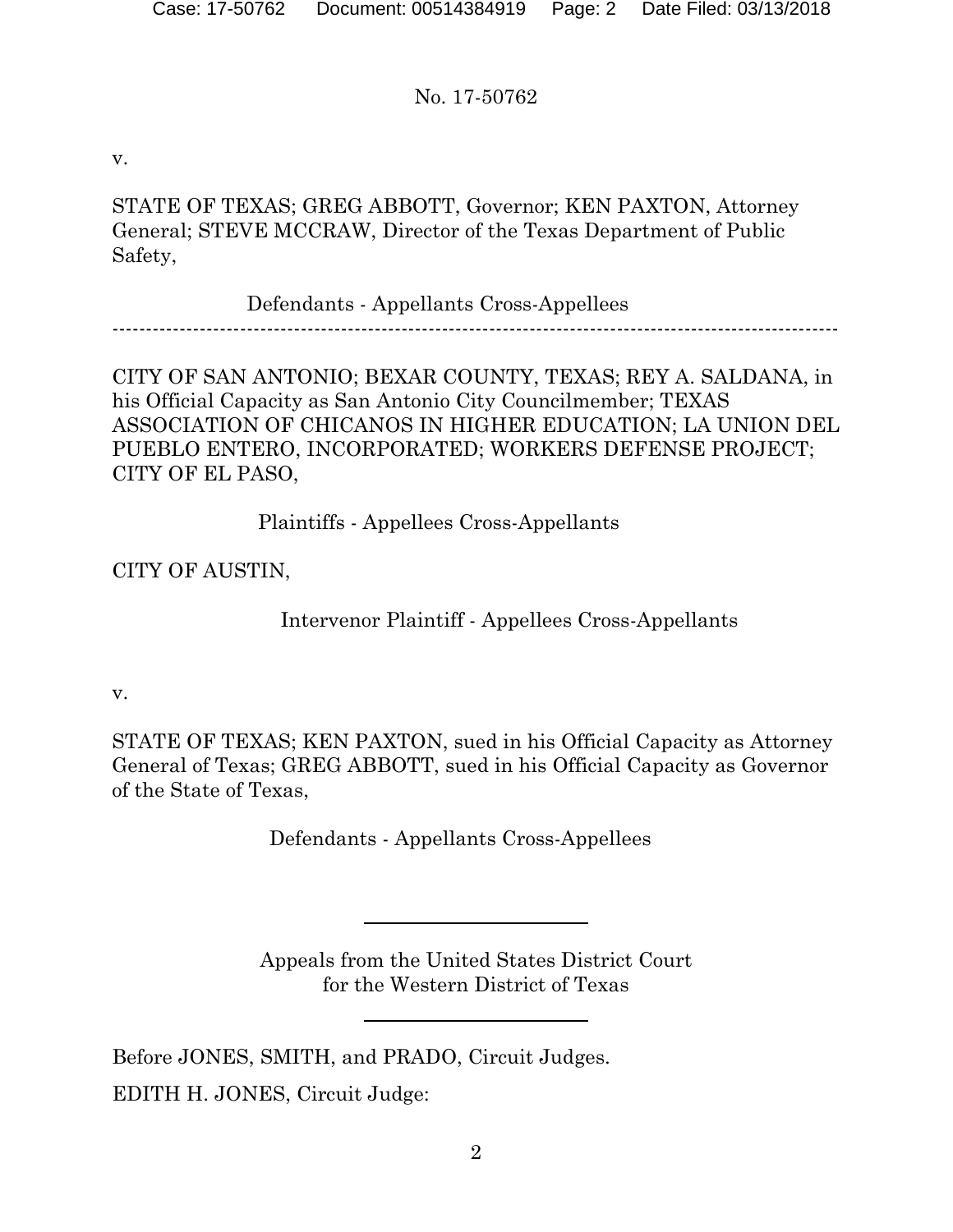Texas cities, counties, and local officials challenge Senate Bill 4 ("SB4"), a Texas law that forbids "sanctuary city" policies throughout the state. SB4 prohibits local authorities from limiting their cooperation with federal immigration enforcement, and it requires local officers to comply with Immigration and Customs Enforcement ("ICE") detainer requests. In their pre-enforcement lawsuit, the plaintiffs alleged a battery of constitutional violations: (I) SB4 is preempted by federal immigration law, (II) SB4's "endorse" prohibition violates the First and Fourteenth Amendments, (III) SB4's ICE-detainer mandate violates the Fourth Amendment, and (IV) SB4's phrase "materially limits" is unconstitutionally vague under the Fourteenth Amendment. The district court issued a preliminary injunction, enjoining several of the law's provisions. Texas appeals the injunction, and the plaintiffs cross-appeal the district court's refusal to issue a broader injunction. With one exception, SB4's provisions do not, on their face, violate the Constitution. For the following reasons, we uphold the statute in its entirety except for the application of the "endorsement" prohibition, Tex. Gov't Code  $\S 752.053(a)(1)$ , to elected officials.

### **BACKGROUND**

## **I. Senate Bill 4**

In May 2017, the Texas Legislature enacted Senate Bill 4 to prohibit sanctuary city policies. The law imposes duties on certain state officials and provides civil and criminal liability for violations of those duties. Three parts of the law are critical to this case: (A) the immigration-enforcement provisions, (B) the ICE-detainer mandate, and (C) the penalty provisions.

## **A. Immigration-Enforcement Provisions**

As codified at Texas Government Code § 752.053(a)-(b), SB4 forbids local entities from limiting the enforcement of federal immigration law. Subsections (a)(1) and (a)(2) of Section 752.053 provide broad prohibitions.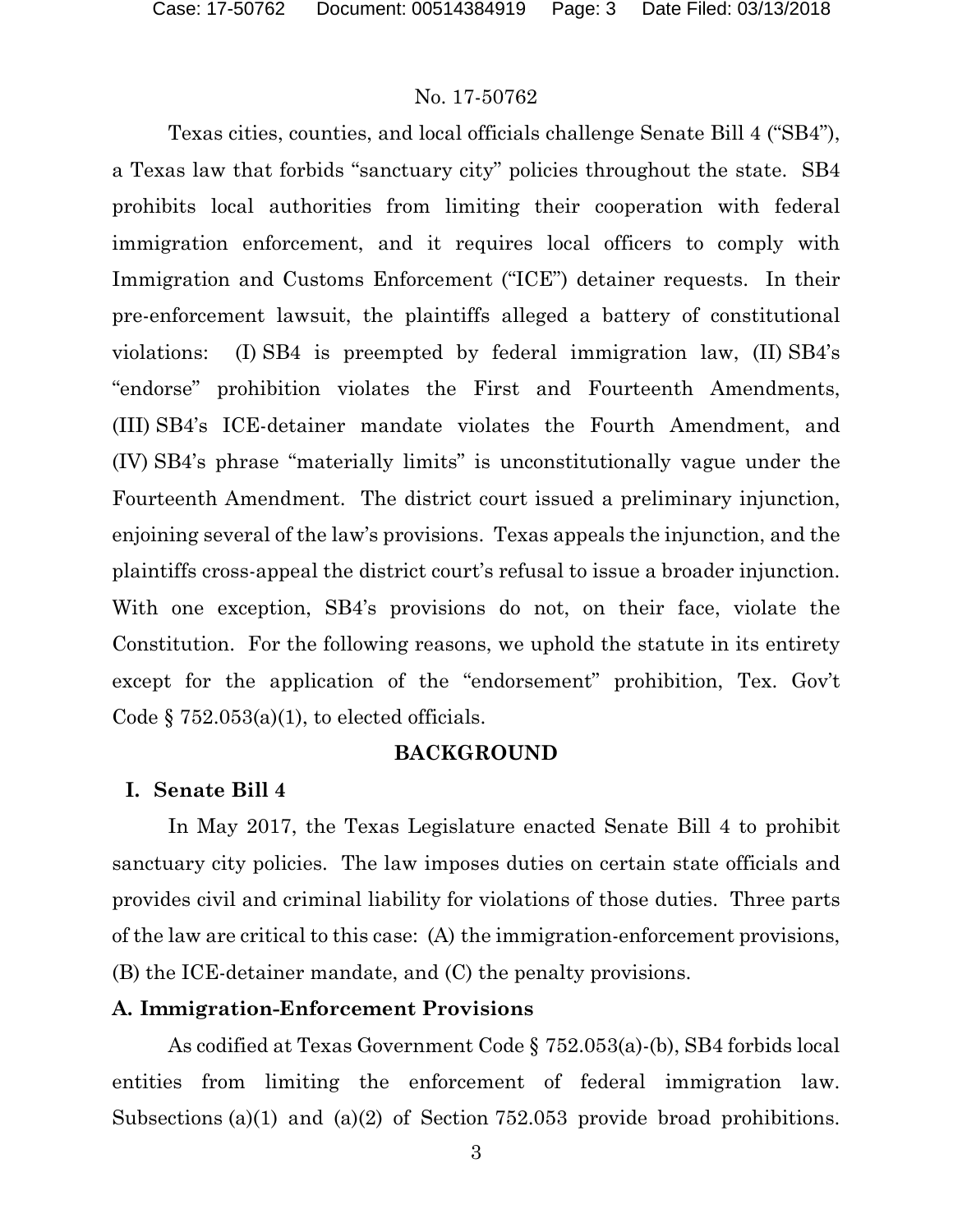Under subsection (a)(1), a local entity may not "adopt, enforce, or endorse a policy under which [it] prohibits or materially limits" immigration enforcement. *Id.* § 752.053(a)(1). After subsection (a)(1) deals with anticooperation "policies," subsection (a)(2) further prohibits any "pattern or practice" that similarly frustrates enforcement. *Id.* § 752.053(a)(2).

Following the general prohibitions in  $(a)(1)$  and  $(a)(2)$ , subsection  $(b)$ enumerates concrete examples of immigration-enforcement activities that a local entity may not "prohibit or materially limit." *Id.* § 752.053(b). These include (b)(1) "inquiring into the immigration status" of lawfully detained individuals, (b)(2) sharing immigration-status information with federal agencies, and (b)(3) "assisting or cooperating with a federal immigration officer as reasonable or necessary, including providing enforcement assistance." *Id.*  $\S$  752.053(b)([1](#page-3-0))-(3).<sup>1</sup>

The prohibitions in Section 752.053 apply broadly to any "local entity or campus police department." *Id.* § 752.053(a)-(c). SB4 defines "local entity" to include the governing bodies of counties and municipalities as well as officers or employees of those authorities, including "a sheriff, municipal police department, municipal attorney,[ ] county attorney[,] . . . district attorney or criminal district attorney." *See id.* § 752.051(5)(A)-(C). But SB4 excludes hospitals, school districts, and certain community centers—as well as officers employed by these institutions—from the law's requirements. *See id.*  $§ 752.052(a)$ -(f).

## **B. ICE-detainer Mandate**

l

As codified at Texas Code of Criminal Procedure article 2.251, SB4's ICEdetainer mandate requires law-enforcement agencies to comply with detainer

<span id="page-3-0"></span><sup>&</sup>lt;sup>1</sup> For convenience, these three provisions will be referred to as the "status-inquiry," "information-sharing," and "assistance-cooperation" provisions.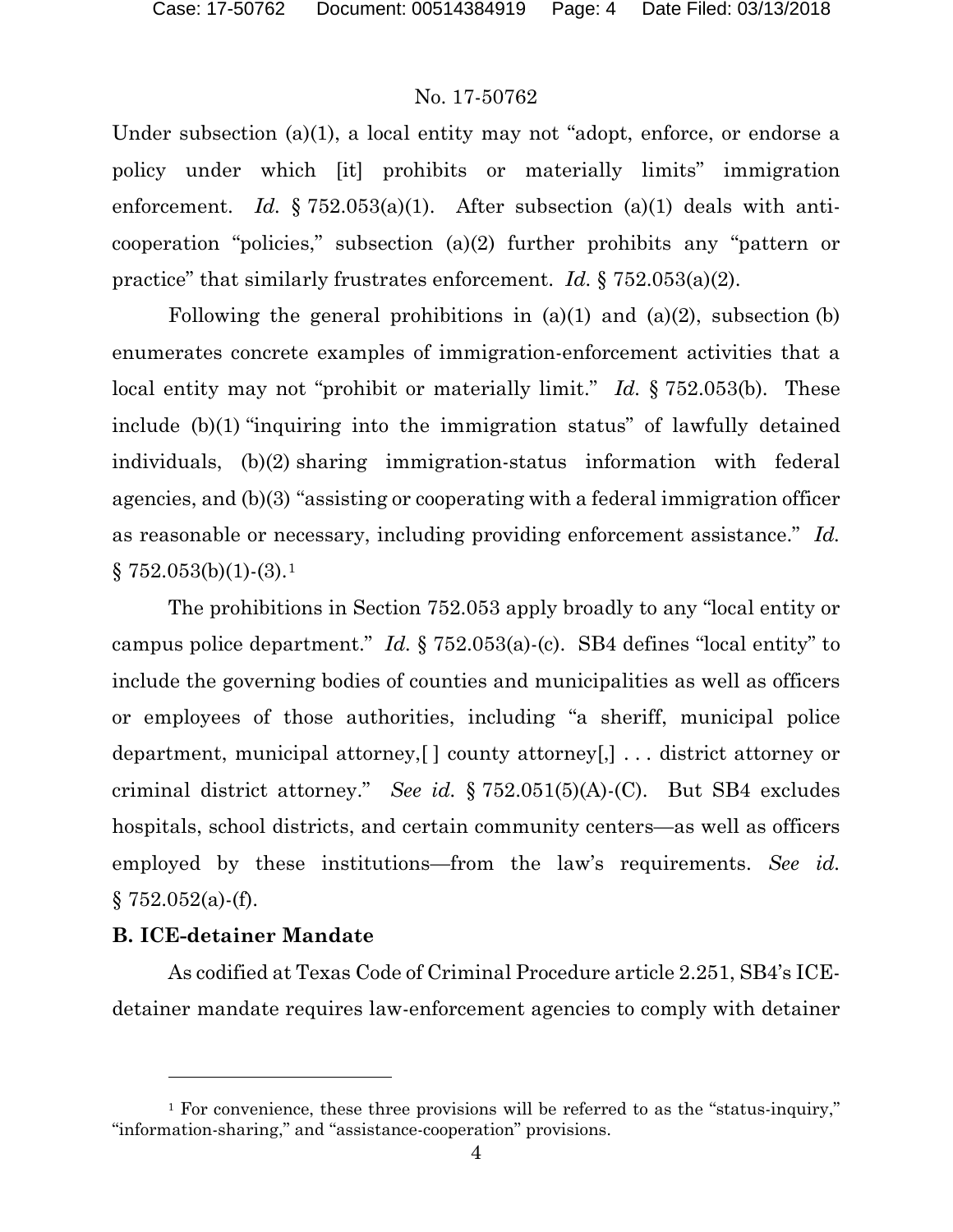### No. 17-50762

requests submitted by ICE. An ICE detainer is a written request to state or local officials, asking them (1) to notify the Department of Homeland Security ("DHS") as soon as practicable before an alien is released and (2) to maintain custody of the alien for up to 48 hours beyond the preexisting release date so that DHS may assume custody.[2](#page-4-0) As of April 2017, ICE must make this request using Form I-247A, which must be accompanied by a signed administrative warrant. Form I-247A states that DHS has determined that there is probable cause that the subject of the request is a removable alien, and ICE officers check one of four boxes on the form to indicate the basis for probable cause. [3](#page-4-1)

SB4's ICE-detainer mandate applies whenever "[a] law enforcement agency [ ] has custody of a person subject to" an ICE detainer. Tex. Code Crim. Proc. art. 2.251(a). Under subsection (a), the mandate requires law enforcement agencies to "comply with, honor, and fulfill" ICE's requests. *Id*. It also requires that the individual in custody be informed he "is being held pursuant to" an ICE detainer. *Id.* art. 2.251(a)(2).

Subsection (b) provides a lone exception to the detainer mandate: law enforcement agencies need not comply with detainers if shown "proof that the person is a citizen of the United States or . . . has lawful immigration status." *Id.* art. 2.251(b). Subsection (b) states that such "proof" could include a Texas driver's license or similar government-issued ID. *Id.* art. 2.251(b).

<span id="page-4-0"></span><sup>2</sup> *See* U.S. Immigration and Customs Enforcement, Policy No. 10074.2: Issuance of Immigration Detainers by ICE Immigration Officers (Mar. 24, 2017), available at https://perma.cc/T6FJ-FXL3.

<span id="page-4-1"></span><sup>3</sup> *See* U.S. Department of Homeland Security, Immigration Detainer – Notice of Action, DHS Form I-247A (3/17), available at https://perma.cc/RH4C-5D8Q.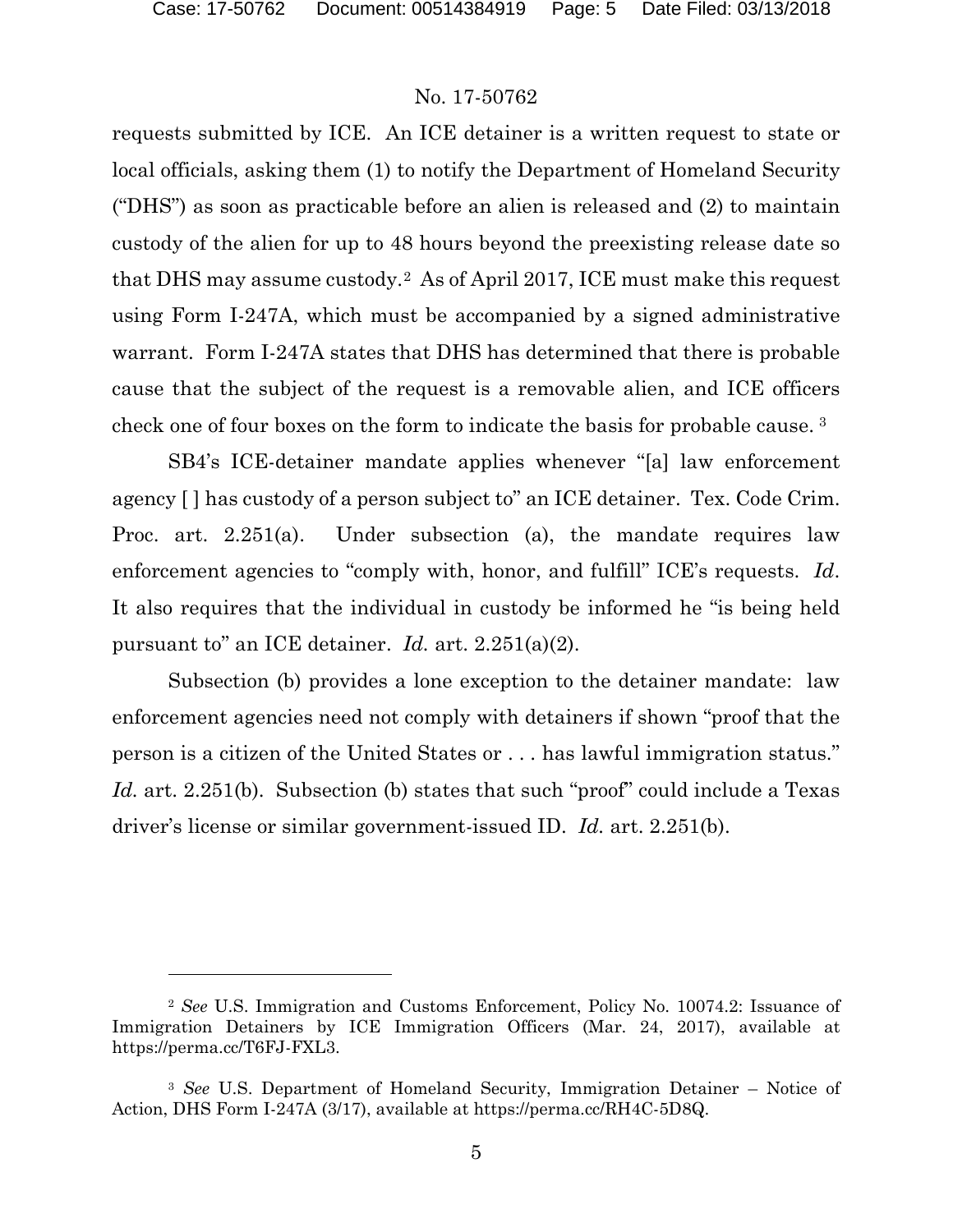## **C. Penalty Provisions**

SB4 is enforced through civil and criminal penalties by Texas's Attorney General. Private citizens may file complaints with the Attorney General, alleging by sworn statement that a local entity is violating the enforcement provisions. *See* Tex. Gov't Code § 752.055(a). Upon determining that such a complaint is valid, the Attorney General may file suit in state court to enforce the law. *See id.* § 752.055(b). If a court finds there has been a violation, local entities may be subject to fines of \$1,000 to \$1,500 for a first violation and \$25,000 to \$25,500 for subsequent ones, with each day of continuing violation constituting a separate violation. *See id*. § 752.056(a)-(b). If the Attorney General is presented with evidence that a public officer has violated the enforcement provisions, SB4 *requires* the Attorney General to file an enforcement action. *See id*. § 752.0565(b). Public officers found guilty of violating the law are subject to removal from office. *See id*. § 752.0565(c).

SB4 makes certain officials' failure to comply with SB4's ICE-detainer provision a misdemeanor. *See* Tex. Penal Code § 39.07(a)-(c). SB4 further requires Texas to indemnify local entities against any claim arising out of their good-faith compliance with an ICE-detainer request. *See* Tex. Gov't Code § 402.0241.

#### **II. Prior Proceedings**

Before SB4 could go into effect, several Texas cities, counties, local lawenforcement and city officials, and advocacy groups challenged the law in three consolidated actions. The plaintiffs sought a preliminary injunction, and the district court found the plaintiffs likely to prevail on the following claims:

- Section  $752.053(b)(3)$ 's assistance-cooperation provision is field and conflict preempted by federal immigration law;
- Section 752.053(a)(1)'s "endorse" prohibition violates the First and Fourteenth Amendments because it is overbroad, discriminates on the basis of viewpoint, and is unconstitutionally vague;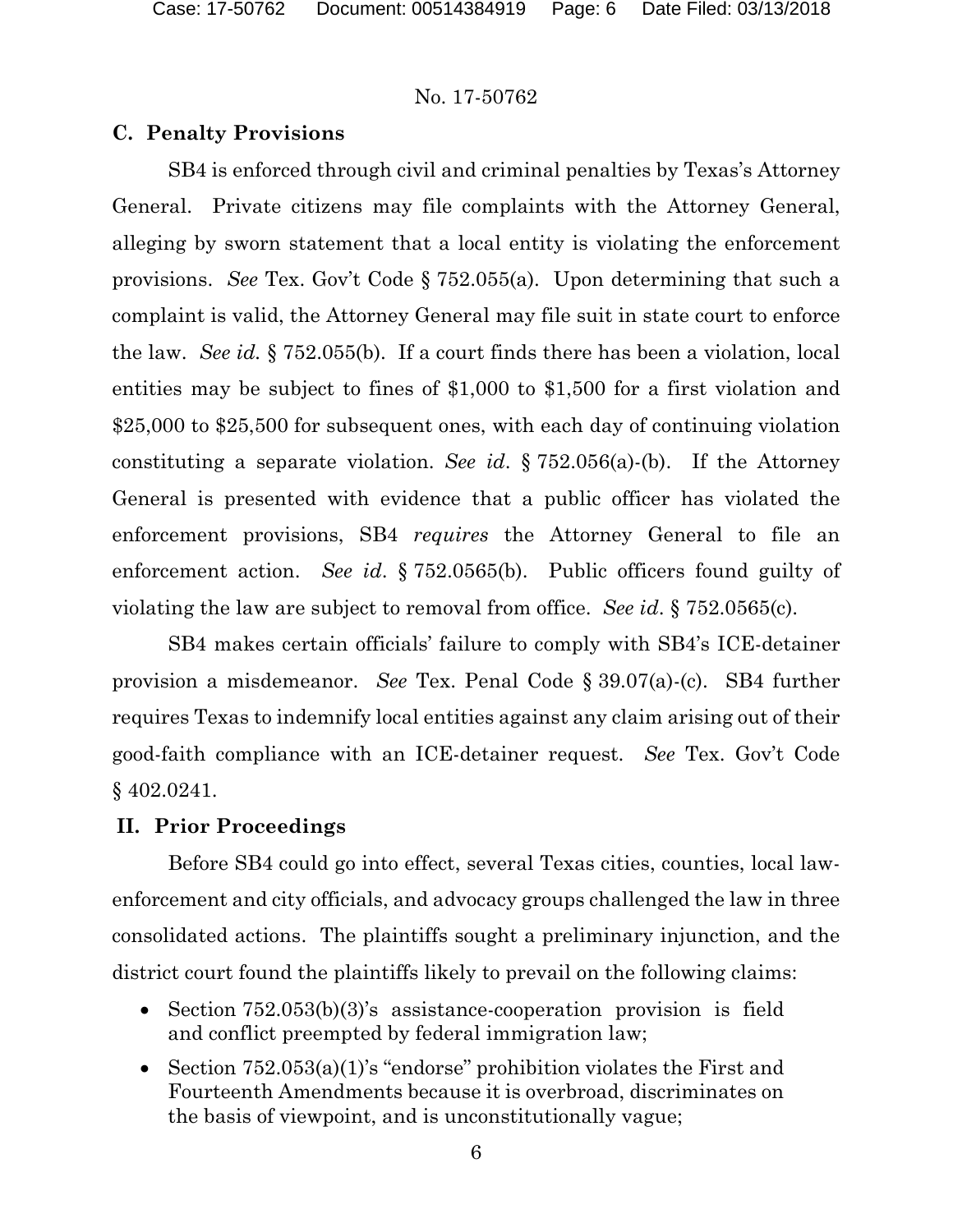- Section  $752.053(a)(1)$  and  $(a)(2)$ 's "materially limits" prohibitions are unconstitutionally vague under the Fourteenth Amendment; and
- Article 2.251's ICE-detainer mandate violates the Fourth Amendment.

Enjoining these provisions, the district court nevertheless rejected the plaintiffs' claims that SB4 was preempted more generally.

Following the district court's order, Texas moved this court to stay the injunction pending appeal. The stay panel granted the motion in part, finding Texas likely to prevail on the Fourth Amendment and preemption claims, and stayed the injunction as to article 2.251's ICE-detainer mandate and Section 752.053(b)(3)'s assistance-cooperation provision. *City of El Cenizo v. Texas*, No. 17-50762, 2017 WL 4250186, at \*2 (5th Cir. Sept. 25, 2017). The stay panel left the injunction in place as to the "endorse" and the "materially limits" prohibitions, concluding that possible limiting constructions of these terms "are best left for the time when this court's ruling would have more finality." *Id*. Texas now appeals the preliminary injunction, and the plaintiffs cross-appeal the district court's refusal to enjoin SB4 completely.

# **STANDARD OF REVIEW**

"To be entitled to a preliminary injunction, the applicants must show (1) a substantial likelihood that they will prevail on the merits, (2) a substantial threat that they will suffer irreparable injury if the injunction is not granted, (3) their substantial injury outweighs the threatened harm to the party whom they seek to enjoin, and (4) granting the preliminary injunction will not disserve the public interest." *Tex. Med. Providers Performing Abortion Servs. v. Lakey,* 667 F.3d 570, 574 (5th Cir. 2012) (brackets and citations omitted). This court "review[s] a preliminary injunction for abuse of discretion, reviewing findings of fact for clear error and conclusions of law *de novo*." *Texans for Free Enter. v. Tex. Ethics Comm'n*, 732 F.3d 535, 537 (5th Cir. 2013)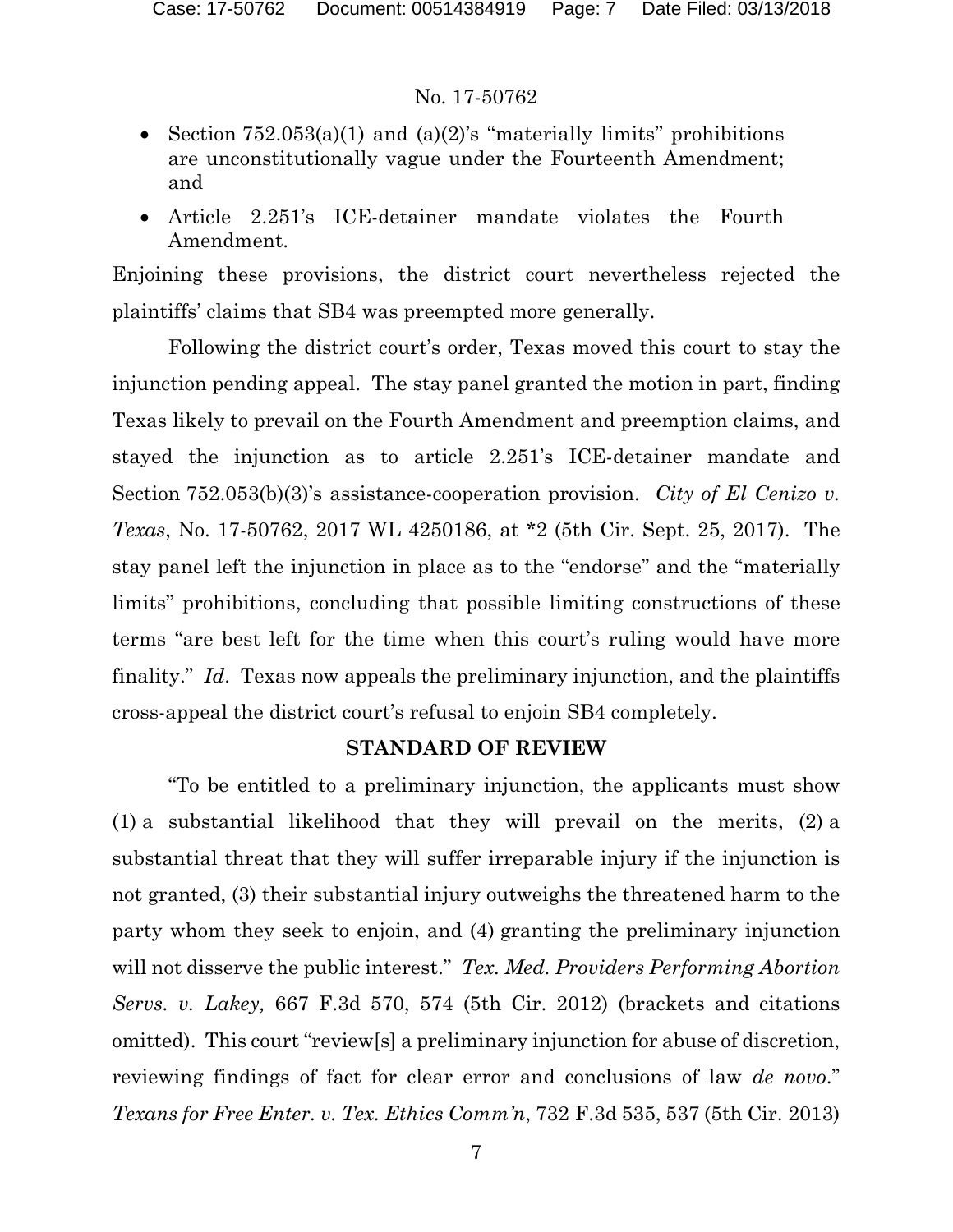(citations omitted). Because the issues raised by the parties substantially overlap, we discuss the appeal and cross-appeal together.

## **DISCUSSION**

#### **I. Preemption**

Under the federal Constitution, "both the National and State Governments have elements of sovereignty the other is bound to respect." *Arizona v. United States*, 567 U.S. 387, 398, 132 S. Ct. 2492, 2500 (2012). Because dual sovereignty allows for conflicts between state and federal legislation, the Constitution's Supremacy Clause provides that federal legislation "shall be the supreme Law of the Land." U.S. Const. art. VI, cl. 2. Congress may preempt state legislation "by enacting a statute containing an express preemption provision," *Arizona*, 567 U.S. at 399, 132 S. Ct. at 2500-01, but this case does not involve express preemption. Rather, the plaintiffs allege two forms of *implied* preemption: field preemption and conflict preemption.

#### **A. Field Preemption**

Field preemption occurs when "States are precluded from regulating conduct in a field that Congress, acting within its proper authority, has determined must be regulated by its exclusive governance." *Arizona*, 567 U.S. at 399, 132 S. Ct. at 2501. Although the Supreme Court has recognized field preemption claims, it has indicated courts should hesitate to infer field preemption unless plaintiffs show "that complete ouster of state power including state power to promulgate laws not in conflict with federal laws was 'the clear and manifest purpose of Congress.'" *De Canas v. Bica*, 424 U.S. 351, 357, 96 S. Ct. 933, 937 (1976) (quoting *Florida Lime & Avocado Growers, Inc. v. Paul*, 373 U.S. 132, 146, 83 S. Ct. 1210, 1219 (1963)); *see also Villas at Parkside Partners v. City of Farmers Branch*, 726 F.3d 524, 560 (5th Cir. 2013) (Higginson, J., specially concurring) (noting that *De Canas* forecloses sweeping field preemption claims). Analyzing the relevant federal legislation, we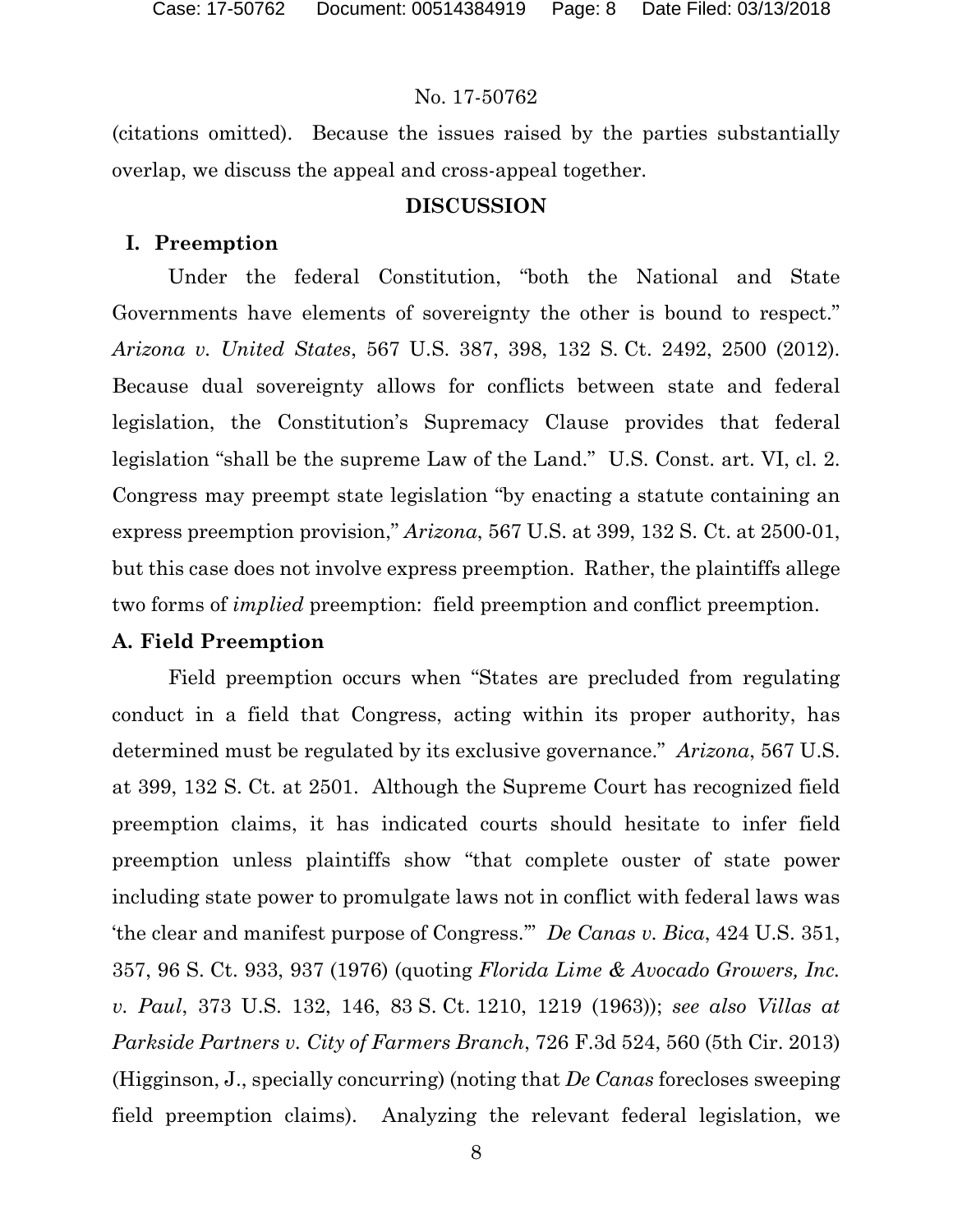conclude that the plaintiffs have not satisfied this standard. Congress has not preempted the field that SB4 regulates.

The district court found only one provision of SB4 field preempted. According to the district court, Section 752.053(b)(3)'s assistance-cooperation provision impermissibly regulates the field of "immigration enforcement," which Congress fully preempted through comprehensive regulation. The plaintiffs now argue that SB4 is field-preempted in its entirety because Congress occupied the field of "federal-local cooperation in immigration enforcement."

As evidence that Congress has comprehensively regulated the relevant field, the plaintiffs point to federal statutes regulating local cooperation with immigration enforcement. *See* 8 U.S.C. § 1324(c) (permitting local officers to make arrests for crimes of immigrant smuggling, transporting, or harboring); *id*. § 1252c (authorizing local officers to make arrests to enforce criminal reentry provisions following INS "confirmation" of an individual's immigration status); *id*. § 1103(a)(10) (authorizing local officers to enforce immigration law if the Attorney General has "determine[d] that an actual or imminent mass influx of aliens . . . presents urgent circumstances"); *id.* §§ 1373, 1644 (requiring that state and local jurisdictions permit their officers to send, receive, and maintain "information regarding the citizenship or immigration status" of individuals).

In addition to these provisions, the plaintiffs rely heavily on 8 U.S.C. § 1357, which specifies immigration-officer functions and describes circumstances under which state and local officers can perform those functions. Under Section 1357, immigration-officer functions include the power "to interrogate" and "to arrest" aliens without a warrant. *Id*. § 1357(a)(1)-(2). Section 1357 further provides that states and political subdivisions can enter into written agreements with the Federal Government, so that state and local

9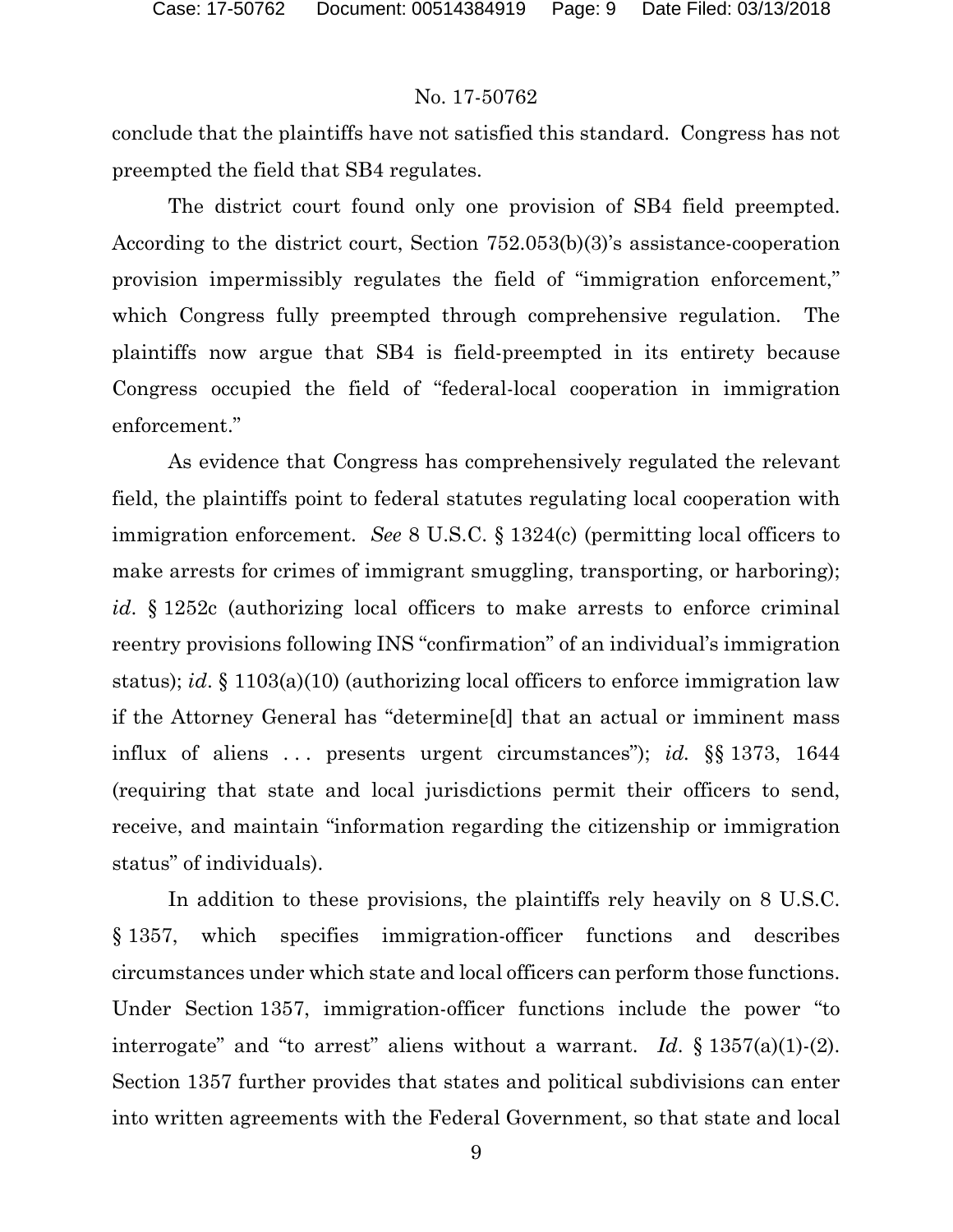l

## No. 17-50762

officers can perform immigration-officer functions. *Id*. § 1357(g). These " $287(g)$ "<sup>[4](#page-9-0)</sup> agreements require that local officers must be "determined by the Attorney General to be qualified"; that they receive appropriate training; that their powers and duties are set forth in a written agreement; and that they are "subject to the direction and supervision of the Attorney General." *Id*.  $\S 1357(g)(1)$ -(5). States and municipalities may not be required to enter into these agreements. *Id.*  $\S 1357(g)(9)$ .

Section 1357 also contains a critical savings clause. *Id.* § 1357(g)(10). Because the parties' analysis focuses heavily on this provision, we quote it in full:

(10) Nothing in this subsection shall be construed to require an agreement under this subsection in order for any officer or employee of a State or political subdivision of a State—

(A) to communicate with the Attorney General regarding the immigration status of any individual, including reporting knowledge that a particular alien is not lawfully present in the United States; or

(B) otherwise to cooperate with the Attorney General in the identification, apprehension, detention, or removal of aliens not lawfully present in the United States.

*Id.* § 1357(g)(10)(A)-(B). Therefore, although Section 1357 creates a highly regulated scheme for adopting 287(g) agreements, it also expressly allows cooperation in immigration enforcement outside those agreements. *Id*.

The plaintiffs' reliance on these provisions is misplaced; SB4 and the federal statutes involve different fields. Federal law regulates *how* local entities may cooperate in immigration enforcement; SB4 specifies *whether* they cooperate. One could perhaps define the field broadly enough to include both SB4 and federal legislation, but the relevant field should be defined narrowly.

<span id="page-9-0"></span><sup>&</sup>lt;sup>4</sup> The term "287(g)" refers to the section of the Immigration and Nationality Act that authorized these agreements. *Lunn v. Commonwealth*, 78 N.E.3d 1143, 1158 (Mass. 2017).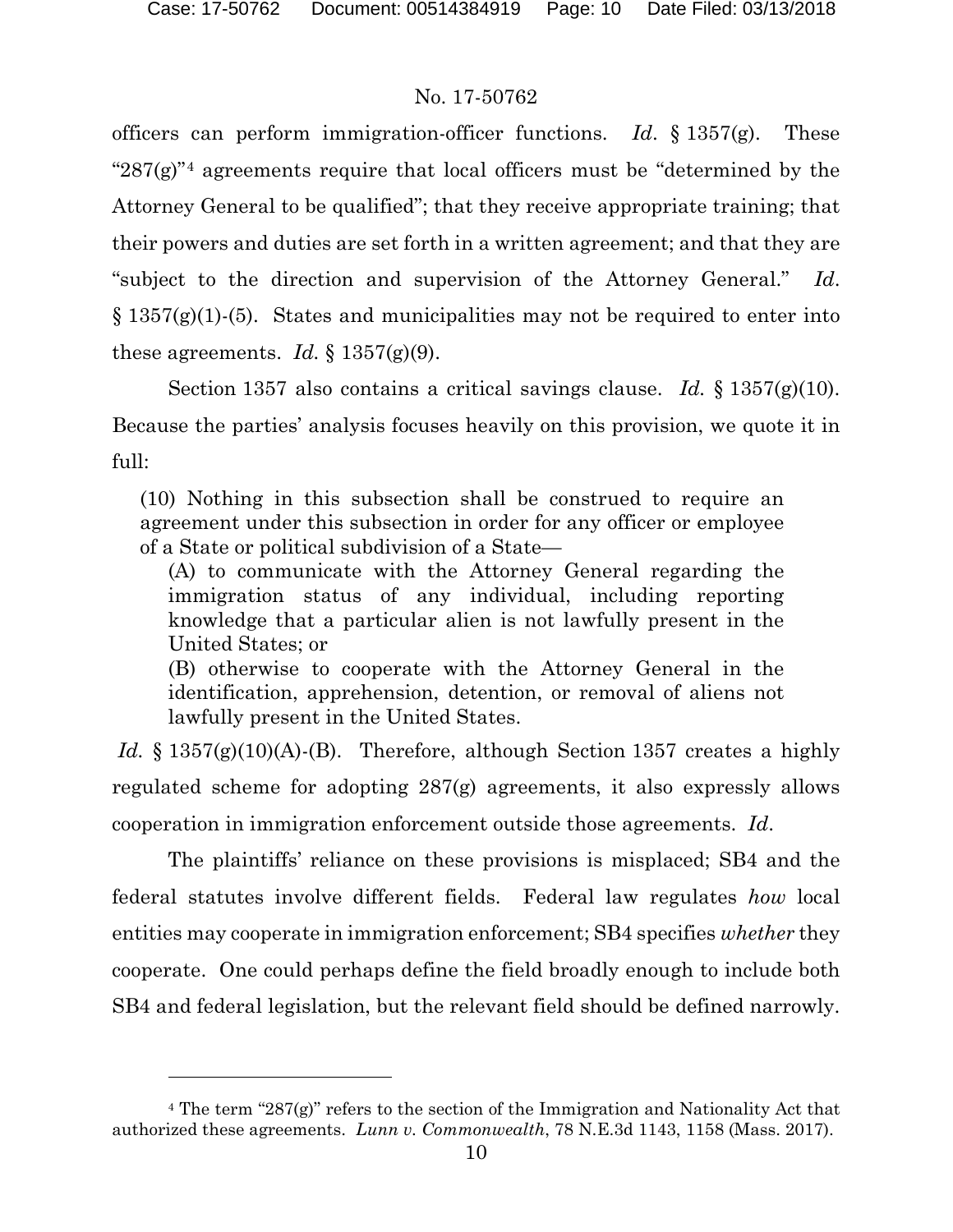*See Arizona*, 567 U.S. at 400-01, 132 S. Ct. at 2501-02 (defining the relevant field as "alien registration"); *De Canas*, 424 U.S. at 360 n.8, 96 S. Ct. at 938 ("Every Act of Congress occupies some field, but we must know the boundaries of that field before we can say that it has precluded a state from the exercise of any power reserved to it by the Constitution.") (quoting *Hines v. Davidowitz*, 312 U.S. 52, 78-79, 61 S. Ct. 399, 410 (1941) (Stone, J., dissenting)).

To establish field preemption, moreover, the plaintiffs must prove that federal law evinces "the clear and manifest purpose of Congress" to preclude even complementary state legislation on the same subject. *De Canas*, 424 U.S. at 357, 96 S. Ct. at 937. Federal law does not suggest the intent—let alone a "clear and manifest" one—to prevent states from regulating *whether* their localities cooperate in immigration enforcement. Section 1357 does not require cooperation at all. *Id.* § 1357(g)(9). And the savings clause allowing cooperation without a 287(g) agreement indicates that some state and local regulation of cooperation is permissible. *See id.* § 1357(g)(10)(A)-(B).

There is a further weakness in this field preemption claim. The plaintiffs acknowledge that the Tenth Amendment prevents Congress from compelling Texas municipalities to cooperate in immigration enforcement. *See generally Printz v. United States*, 521 U.S. 898, 117 S. Ct. 2365 (1997). Congress could not pass a *federal* SB4. But if that is so, it seems impossible that Congress has occupied the field that SB4 regulates.

The district court's field preemption analysis underscores the difference between SB4 and the relevant federal legislation. The district court found that Section 1357 demonstrates Congress's intent to retain oversight over local immigration enforcement. But SB4 does nothing to strip oversight from the Federal Government. In its operation, SB4 is similar to one of the city ordinances some plaintiffs have themselves adopted. These ordinances regulate whether and to what extent the local entities will participate in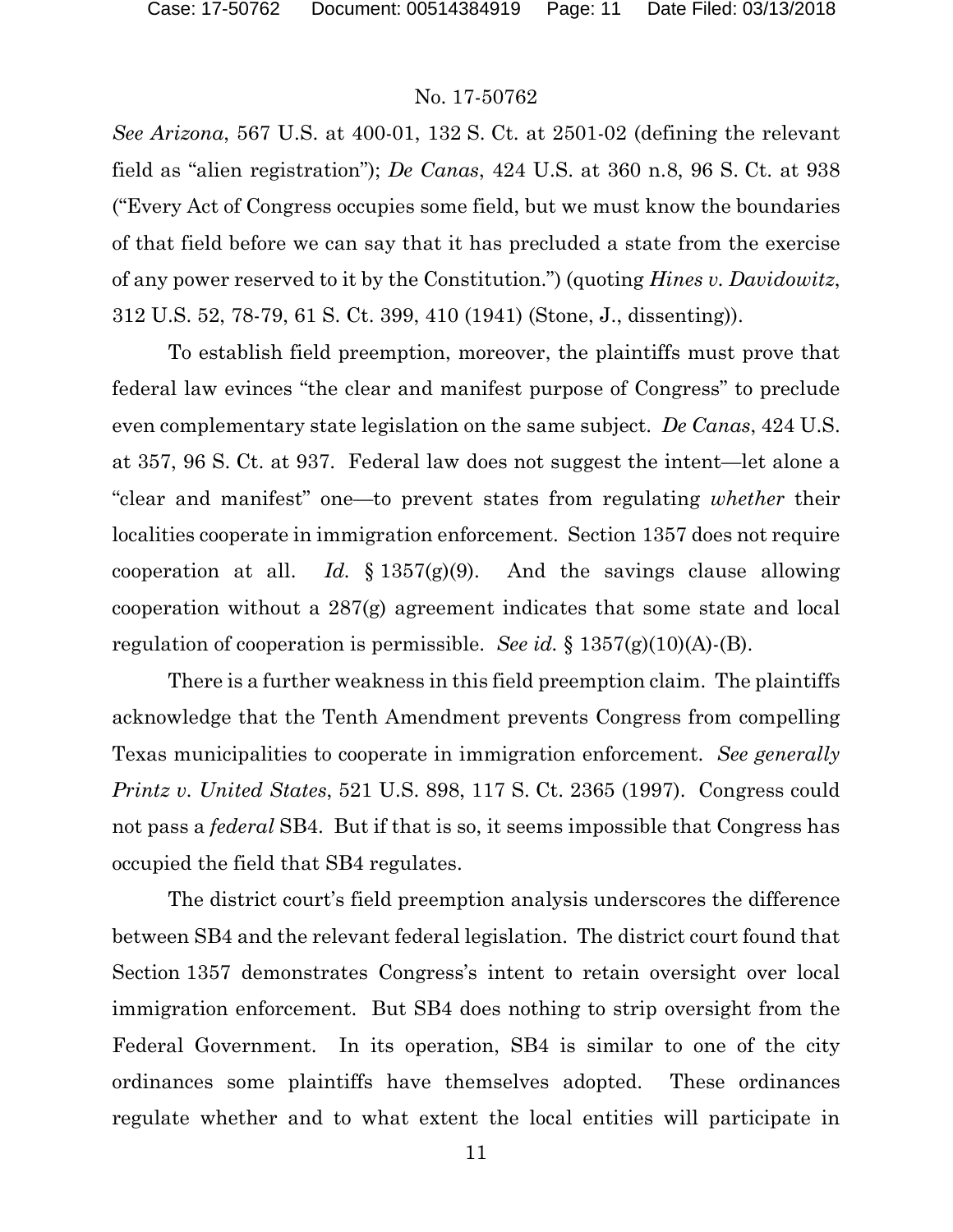federal-local immigration enforcement cooperation.[5](#page-11-0) SB4 accomplishes the same goal on a state-wide level. If SB4 is field preempted, so too are the local ordinances that regulate "federal-local cooperation in immigration enforcement."

While this accentuates the substantive difference between SB4 and the relevant federal legislation, the plaintiffs' arguments focusing on congressional intent sound principally in conflict preemption. We analyze these below.

# **B. Conflict Preemption**

l

Conflict preemption occurs when "compliance with both federal and state regulations is a physical impossibility," *Florida Lime & Avocado Growers*, 373 U.S. at 142-43, 83 S. Ct. at 1217, or when a state law "stands as an obstacle to the accomplishment and execution of the full purposes and objectives of Congress." *Hines*, 312 U.S. at 67, 61 S. Ct. at 404. The district court held that only Section 752.053(b)(3) and its related penalties were conflict preempted, but the plaintiffs now argue that other provisions of SB4 impliedly conflict with federal law. We conclude that none of SB4's provisions conflict with federal law.

# **i. The Assistance-Cooperation Provision**

Section 752.053(b)(3) of the Texas Government Code forbids any action that would "prohibit or materially limit" a specified official from "assisting or cooperating with a federal immigration officer as reasonable or necessary, including providing enforcement assistance." *See* Tex. Gov't Code § 752.053(b)(3). The plaintiffs argue that this provision is preempted for three reasons: (1) it permits unilateral local immigration enforcement, (2) it authorizes local officers to perform immigration-officer functions without a

<span id="page-11-0"></span><sup>&</sup>lt;sup>5</sup> For instance, the Maverick County Sheriff's Office has a policy under which it does "not participate or cooperate in the arrests of individuals for civil immigration violations."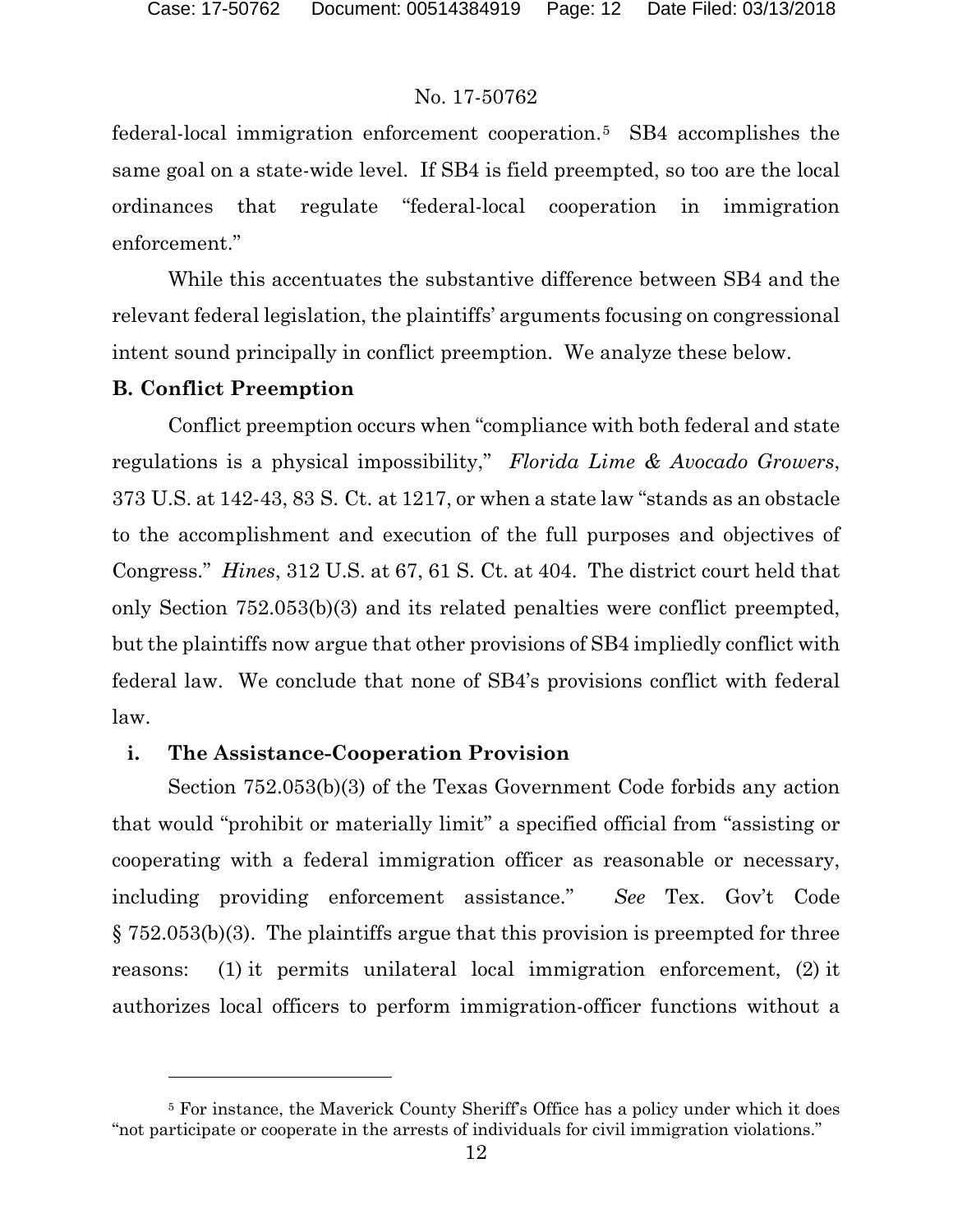l

#### No. 17-50762

287g agreement, and (3) it conflicts with the federal purpose that local cooperation in immigration enforcement be entirely voluntary.

The plaintiffs' first argument misconstrues the statute. Certainly, *Arizona* emphasized the "principle that the removal process is entrusted to the discretion of the Federal Government." *Arizona*, 567 U.S. at 409, 132 S. Ct. at 2506. And the Court found Section 6 of Arizona's SB1070 preempted because it granted local officers authority to conduct unilateral warrantless arrests of aliens suspected of being removable. *See id.* Unlike the statute in *Arizona*, however, SB4's assistance-cooperation provision does not authorize unilateral enforcement. Indeed, the phrase "assisting or cooperating" requires a predicate federal *request* for assistance. *See* Tex. Gov't Code § 752.053(b)(3). Subsection (b)(3) also specifies that this assistance and cooperation must occur "with a federal immigration officer as reasonable or necessary." *Id*. § 752.053(b)(3). SB4's assistance-cooperation provision does not permit local officials to act without federal direction and supervision.[6](#page-12-0)

The plaintiffs' second argument suggests that subsection (b)(3) conflicts with federal law by allowing local officers to engage in immigration-officer functions absent the requirements imposed by 8 U.S.C.  $\S 1357(g)$ . The plaintiffs stress that these requirements—a written agreement, training, and direct supervision by DHS—ensure that immigration enforcement adheres to congressional priorities and prevents the mistreatment of noncitizens. Section 752.053(b)(3) allegedly ignores these requirements, thereby undermining federal law's delicate balance of statutory objectives.

<span id="page-12-0"></span><sup>&</sup>lt;sup>6</sup> We also note that this provision does not require cooperation unless it is "reasonable" or necessary." Tex. Gov't Code § 752.053(b)(3). Thus, as Texas acknowledges, this provision does not generally preclude immigration-neutral policies regarding bona fide resource allocation—e.g., policies regarding overtime or patrolling locations.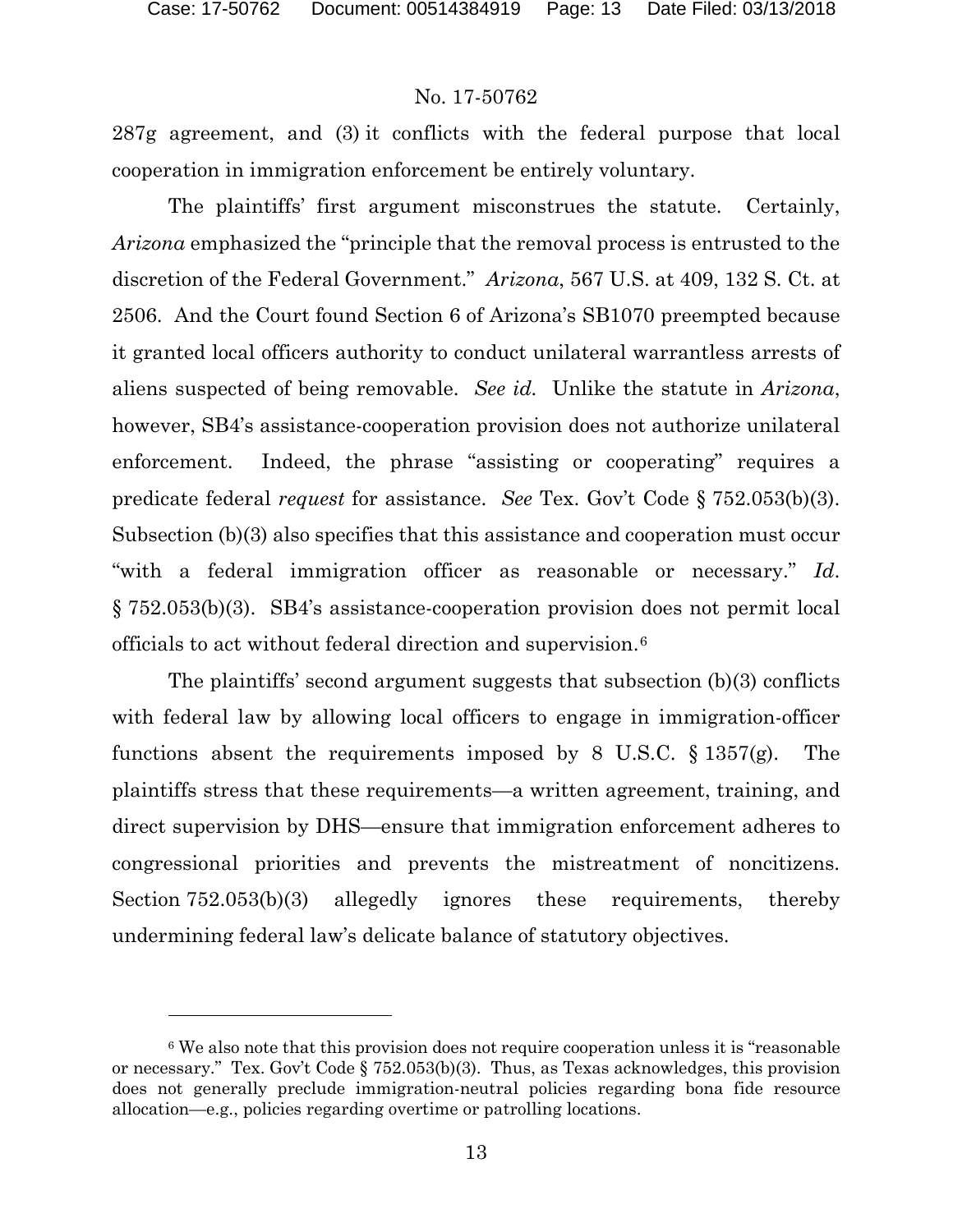l

# No. 17-50762

This argument discounts the savings clause in 8 U.S.C. § 1357(g)(10)(B), which explicitly provides that a 287(g) agreement is *not required* for states "otherwise to cooperate . . . in the identification, apprehension, detention, or removal of aliens not lawfully present in the United States." This provision indicates that Congress intended local cooperation without a formal agreement in a range of key enforcement functions. The plaintiffs rely on the word "otherwise" to argue that permissible cooperation must categorically exclude activities allowed under 287(g) agreements. We disagree. The savings clause clarifies that a 287(g) agreement is not required "(A) to communicate ... or (B) otherwise to cooperate." *Id.* § 1357(g)(10)(A)-(B). In context, the word "otherwise" refers to subsection (A) and explains that subsection (B) permits cooperation *beyond* communication—communication itself being a form of cooperation.[7](#page-13-0) The plaintiffs are wrong to suggest that this interpretation makes 287(g) agreements superfluous. Under these agreements, state and local officials become de facto immigration officers, competent to act on their own initiative. By contrast, Section  $1357(g)(10)(B)$  and SB4's assistancecooperation provision permit no unilateral enforcement activity.

The plaintiffs also contend that this savings clause allows for only caseby-case cooperation. Yet a "case-by-case" qualifier is absent from the statute's text. DHS guidance relied on by the plaintiffs also fails to support their argument. This guidance critiques "systematic" local enforcement that

<span id="page-13-0"></span><sup>7</sup> DHS guidance confirms our interpretation of "otherwise": "[1357(g)(10)(A)] must be read in light of subparagraph  $1357(g)(10)(B)$ , which immediately follows and provides for state and local officers to '*otherwise* cooperate' with the Secretary, without a written agreement. Because the INA thus deems communications referred to in subparagraph (A) to be another form of 'cooperation' ...." DHS, Guidance on State and Local Governments' Assistance in Immigration Enforcement and Related Matters (emphasis in original), available at https://www.dhs.gov/sites/default/files/publications/guidance-state-localassistance-immigration-enforcement.pdf.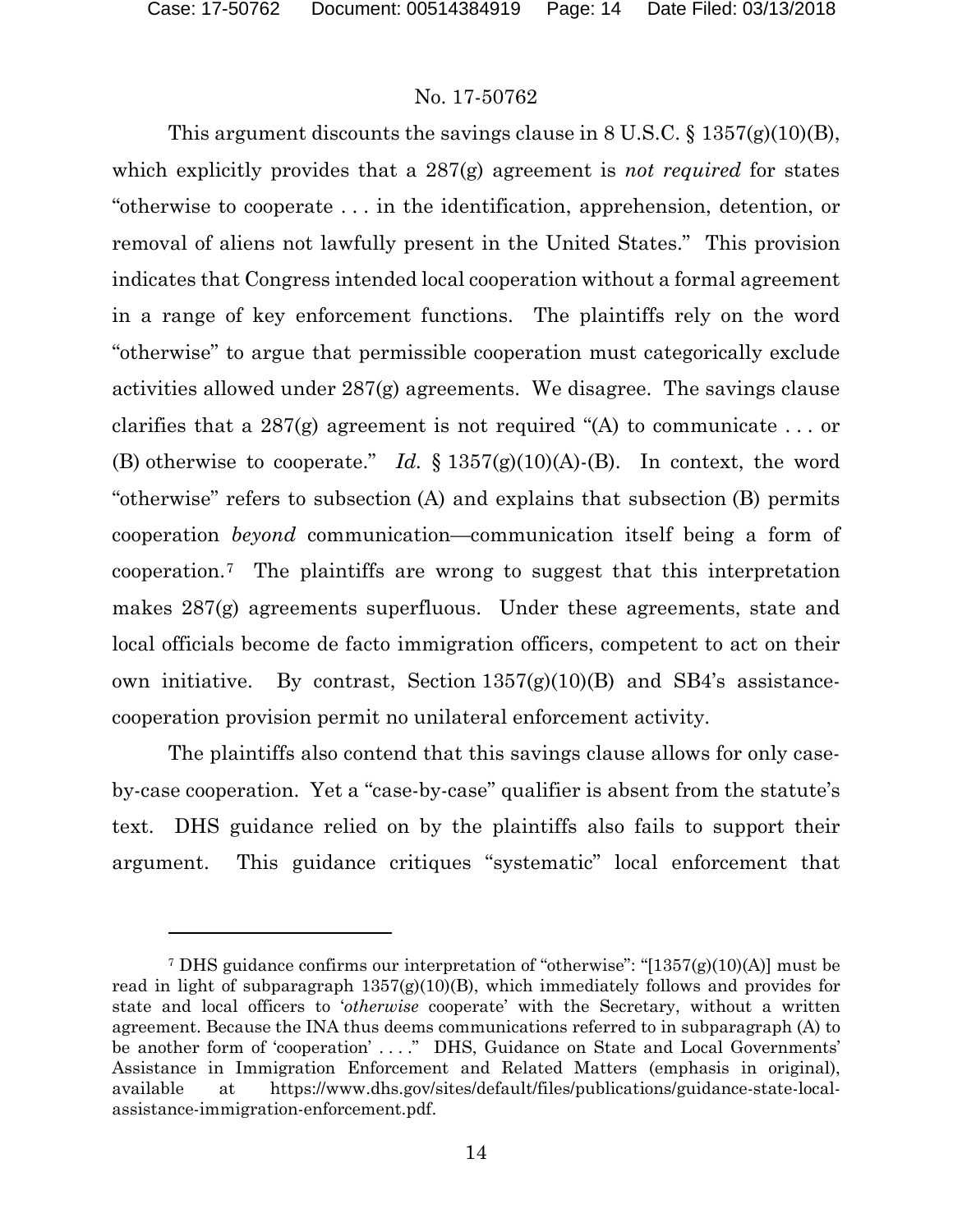"conflicts with the policies or priorities set by the Federal Government or limits the ability of the Federal Government to exercise discretion under federal law whenever it deems appropriate.<sup>"[8](#page-14-0)</sup> State action under SB4's assistancecooperation provision will not conflict with federal priorities or limit federal discretion in this way because it requires a predicate federal request. DHS guidance does not suggest that subsection (b)(3) authorizes conduct beyond what is allowed by Section  $1357(g)(B)(10)$ 's savings clause.<sup>[9](#page-14-1)</sup>

The plaintiffs' third conflict argument unnecessarily reads a preemptive purpose into federal law; they claim that subsection (b)(3) makes *mandatory* what Congress intended to be *voluntary*. To support this argument, the plaintiffs observe that Section 1357(g) refers to both a "State" and a "political subdivision," and they infer that Congress *specifically intended* that "political subdivisions" be able to choose whether to cooperate in immigration enforcement. The plaintiffs support this reading by pointing to 8 U.S.C. § 1373, which—somewhat like SB4's information-sharing provision—prohibits states and local entities from refusing to share federal immigration-status information. According to the plaintiffs, Section 1373 proves that Congress could have required political subdivisions to cooperate more generally, but expressly chose not to do so.

The plaintiffs' arguments fail for two reasons. First, recent Supreme Court decisions in this area undermine this implied congressional purpose. In *Arizona*, for instance, the Supreme Court upheld state laws *mandating* immigration-status inquiries. *See Arizona*, 567 U.S. at 411-415, 132 S. Ct. at

 $\overline{a}$ 

<sup>8</sup> *See id.*

<span id="page-14-1"></span><span id="page-14-0"></span><sup>9</sup> Indeed, DHS guidance also negates the plaintiffs' argument that SB4 goes beyond Section  $1357(g)(10)(B)$ 's savings clause by allowing for "assistance" as well as "cooperation." In describing the conduct allowed under the savings clause, the DHS guidance uses a form of the word "assist" 40 times. *See id.*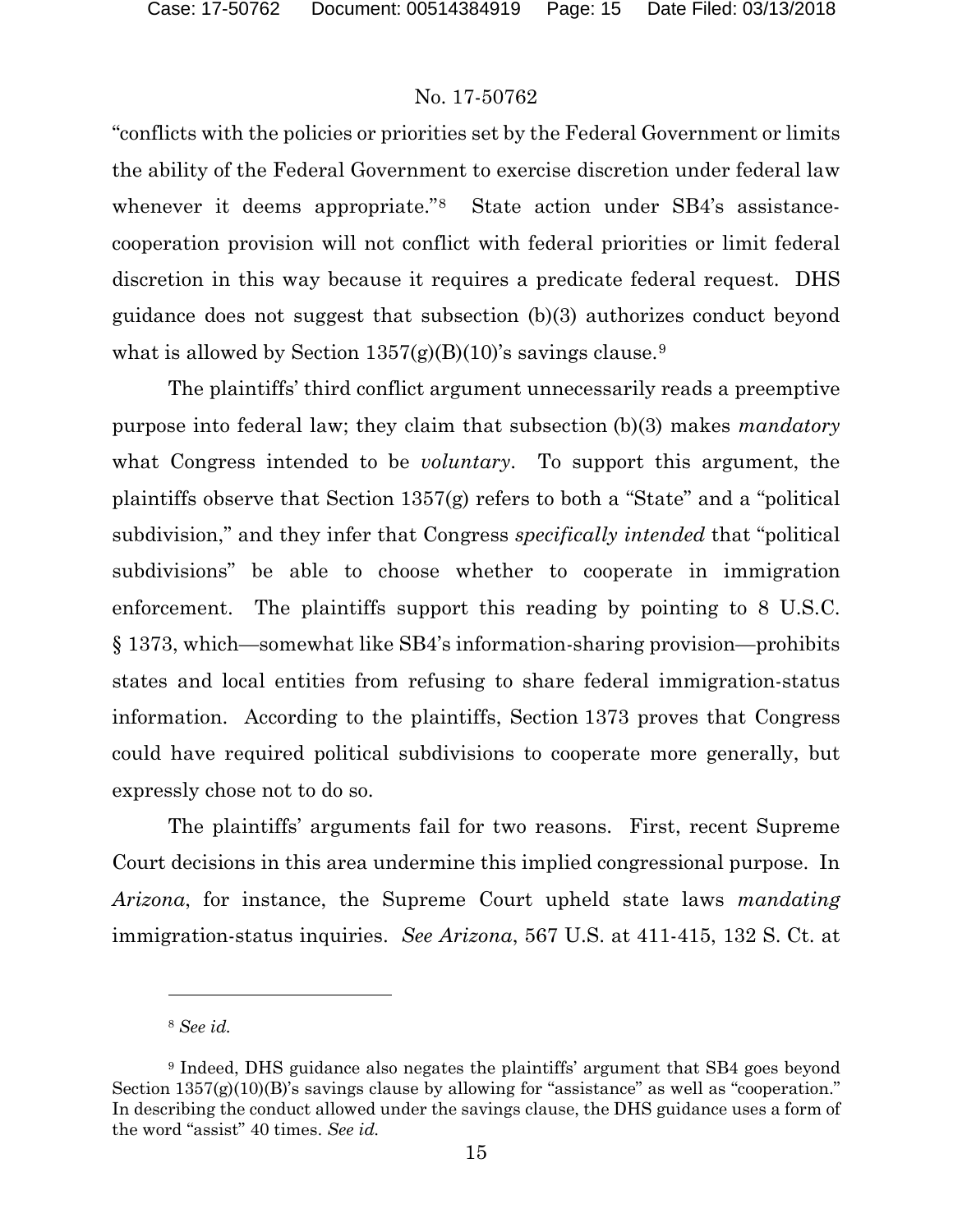#### No. 17-50762

2508-10. Similarly, in *Chamber of Commerce of U.S. v. Whiting*, the Court upheld a state law *mandating* that employers check immigration status with an electronic-verification system. 563 U.S. 582, 611, 131 S. Ct. 1968, 1987 (2011) (concluding that state law fell within the Immigration Reform and Control Act's savings clause). In neither case did federal law require these status inquiries. Yet the Supreme Court did not suggest that the states' requirements conflicted with the congressional desire for *voluntary*  cooperation. Indeed, the Court has repeatedly rejected a "freewheeling judicial inquiry into whether a state statute is in tension with federal objectives" because "such an endeavor would undercut the principle that it is Congress rather than the courts that preempts state law." *Whiting*, 563 U.S. at 607, 131 S. Ct. at 1985 (citations omitted).

Second, and as noted earlier, the plaintiffs have admitted that, under the Tenth Amendment, Congress could not compel local entities to enforce immigration law. If that is the case, Congress did not choose to make these laws voluntary; it could not have made them mandatory. Section 1373 itself has not been immune from Tenth Amendment scrutiny. *See City of New York v. United States*, 179 F.3d 29, 34-37 (2d Cir. 1999) (upholding the federal legislation "[g]iven the circumscribed nature of [the court's] inquiry"). Together with the shaky foundation of the plaintiffs' imputed purpose, the Tenth Amendment implications show that SB4's assistance-cooperation provision does not conflict with federal law.[10](#page-15-0)

<span id="page-15-0"></span><sup>&</sup>lt;sup>10</sup> Because the assistance-cooperation provision does not conflict with federal law, neither do the penalties attached to it. When a state is allowed to substantively regulate conduct, it must be able to impose reasonable penalties to enforce those regulations. *See, e.g., Whiting*, 563 U.S. at 605-07, 131 S. Ct. at 1984-85 (rejecting the dissent's reliance on the penalties attached to the valid regulation).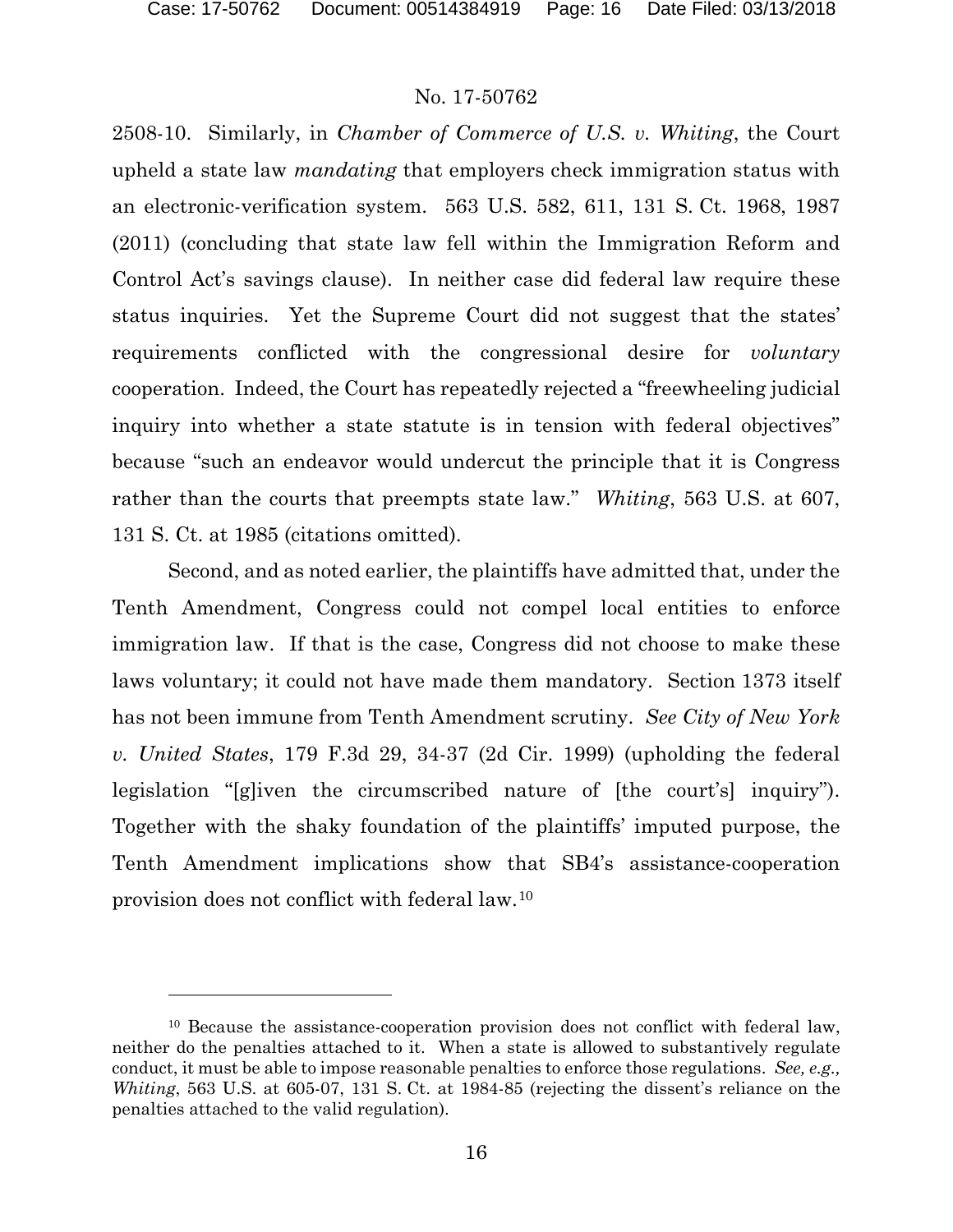# **ii. The Status-Inquiry and Information-Sharing Provisions**

Section 752.053(b)(1) of the Texas Government Code, the status-inquiry provision, forbids local entities from preventing officers from "inquiring into the immigration status of a person under a lawful detention or under arrest." *See* Tex. Gov't Code § 752.053(b)(1). Subsection (b)(2), the information-sharing provision, forbids local entities from preventing officers from maintaining immigration-status information and sharing it with federal agencies. *See id*. § 752.053(b)(2). Because the *Arizona* Court upheld equivalent sections of a state statute, the plaintiffs' arguments are insufficient to establish a conflict.

The plaintiffs contend that subsection (b)(1) authorizes "interrogation," which is an immigration-officer function under  $8 \text{ U.S.C.} \$ §  $1357(g)(a)(1)$ . But it is not clear why SB4's status-inquiry provision authorizes impermissible conduct but the provision upheld in *Arizona* did not. In *Arizona*, the state law required local officers to make a "reasonable attempt . . . to determine the immigration status" of anyone who has been lawfully detained if "reasonable suspicion exists that the person is an alien and is unlawfully present in the United States." *Arizona*, 567 U.S. at 411, 132 S. Ct. at 2507. The law also required that "[a]ny person who is arrested shall have the person's immigration status determined before the person is released." *Id.*

If anything, the statute in *Arizona* seems more problematic because it mandates status inquiries where SB4 merely forbids preventing those inquiries. True, the Court in *Arizona* seemed to assume that status inquiries primarily involved communication with ICE and the statute in *Arizona* uses the word "reasonable." *See Arizona*, 567 U.S. at 411-12, 132 S. Ct. at 2507-08. But no suspicion—reasonable or unreasonable—is required for officers to ask questions of lawfully-detained individuals. *See Muehler v. Mena*, 544 U.S. 93, 101, 125 S. Ct. 1465, 1471-72 (2005). And it would be wrong to assume that SB4 authorizes unreasonable conduct where the statute's text does not require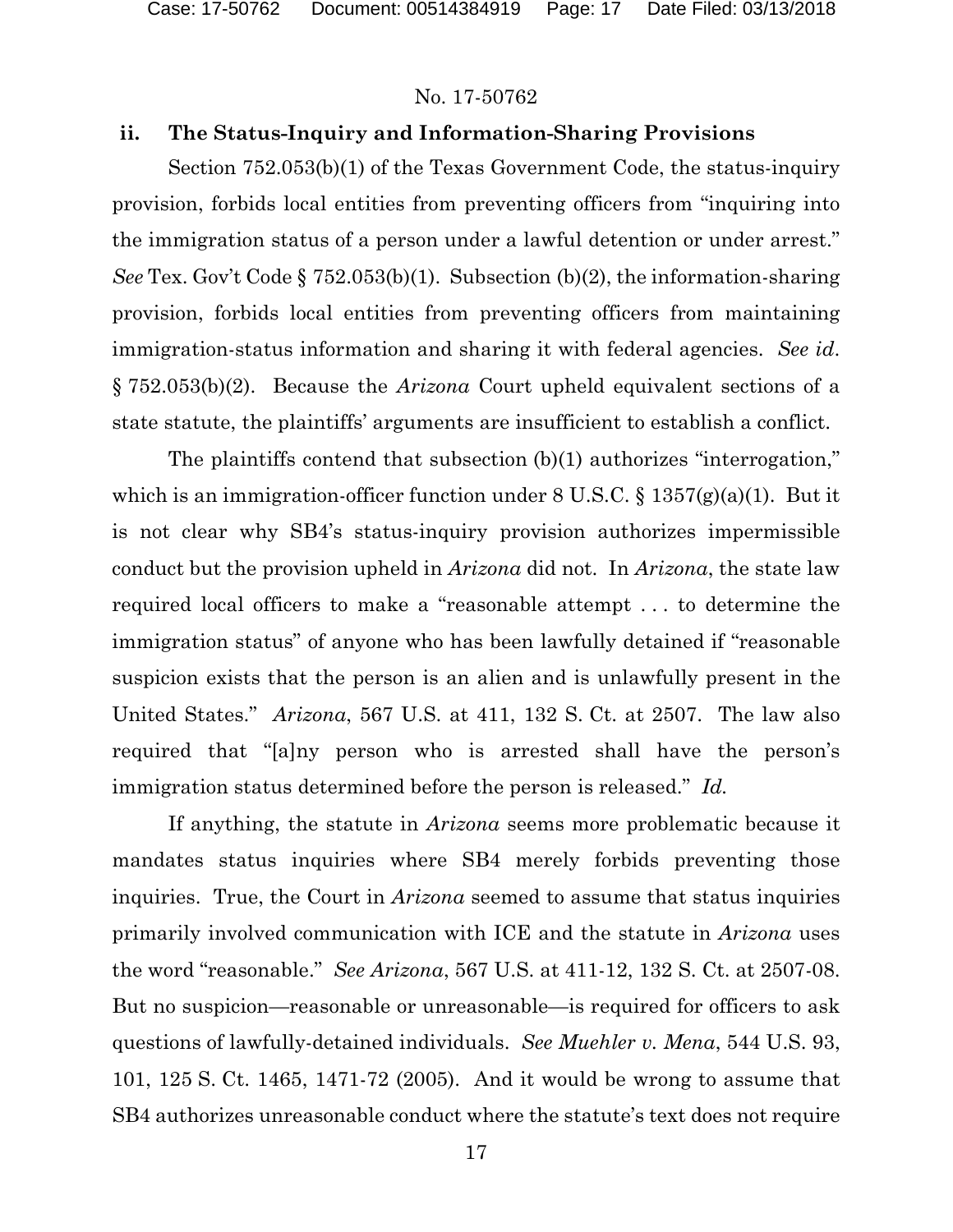it. *See Arizona*, 567 U.S. at 415, 132 S. Ct. at 2510 (quoting *Huron Portland Cement Co. v. City of Detroit*, 362 U.S. 440, 446, 80 S. Ct. 813, 817-18 (1960)) (noting that the Court's precedents "enjoin seeking out conflicts between state and federal regulation where none clearly exists").[11](#page-17-0)

Regarding subsection (b)(2), the plaintiffs observe that this provision mirrors the federal information-sharing provisions in 8 U.S.C. § 1373 but imposes harsher penalties. Section 1373, however, does not comprise any comprehensive regulatory framework with which SB4 could conflict. As noted above, the Tenth Amendment would likely preclude Congress from enforcing Section 1373 with the penalties provided by SB4. Moreover, the *Arizona* Court emphasized that Congress "has encouraged the sharing of information about possible immigration violations." *Arizona*, 567 U.S. at 412. In light of *Arizona*, neither the status-inquiry nor the information-sharing provisions of SB4 are conflict preempted.[12](#page-17-1)

# **II. The "Endorse" Prohibition**

 $\overline{a}$ 

Section 752.053(a)(1) provides that a "local entity or campus police department" may not "*endorse* a policy under which the entity or department prohibits or materially limits the enforcement of immigration laws." *See* Tex. Gov't Code § 752.053(a)(1) (emphasis added). The term "local entity" includes not only governmental bodies like city councils and police departments, but also a series of elected officials and "officer[s] or employee[s]" of the listed

<span id="page-17-0"></span><sup>&</sup>lt;sup>11</sup> The plaintiffs also rely on the fact that the Supreme Court merely held that Arizona's status-inquiry provision was not susceptible to a facial challenge. But, of course, this case also involves a facial challenge.

<span id="page-17-1"></span><sup>&</sup>lt;sup>12</sup> The plaintiffs also challenge subsections (a)(1) and (a)(2), which broadly forbid any "policy" or "pattern or practice" that "prohibits or materially limits the enforcement of immigration laws." They argue that these subsections may authorize conduct that is impermissible under the federal savings clause,  $8 \text{ U.S.C.} \$ § 1357(g)(10)(B), even if subsections (b)(1)-(3) do not. We decline to infer a conflict based solely on speculation. *See Arizona*, 567 U.S. at 415, 132 S. Ct. at 2510.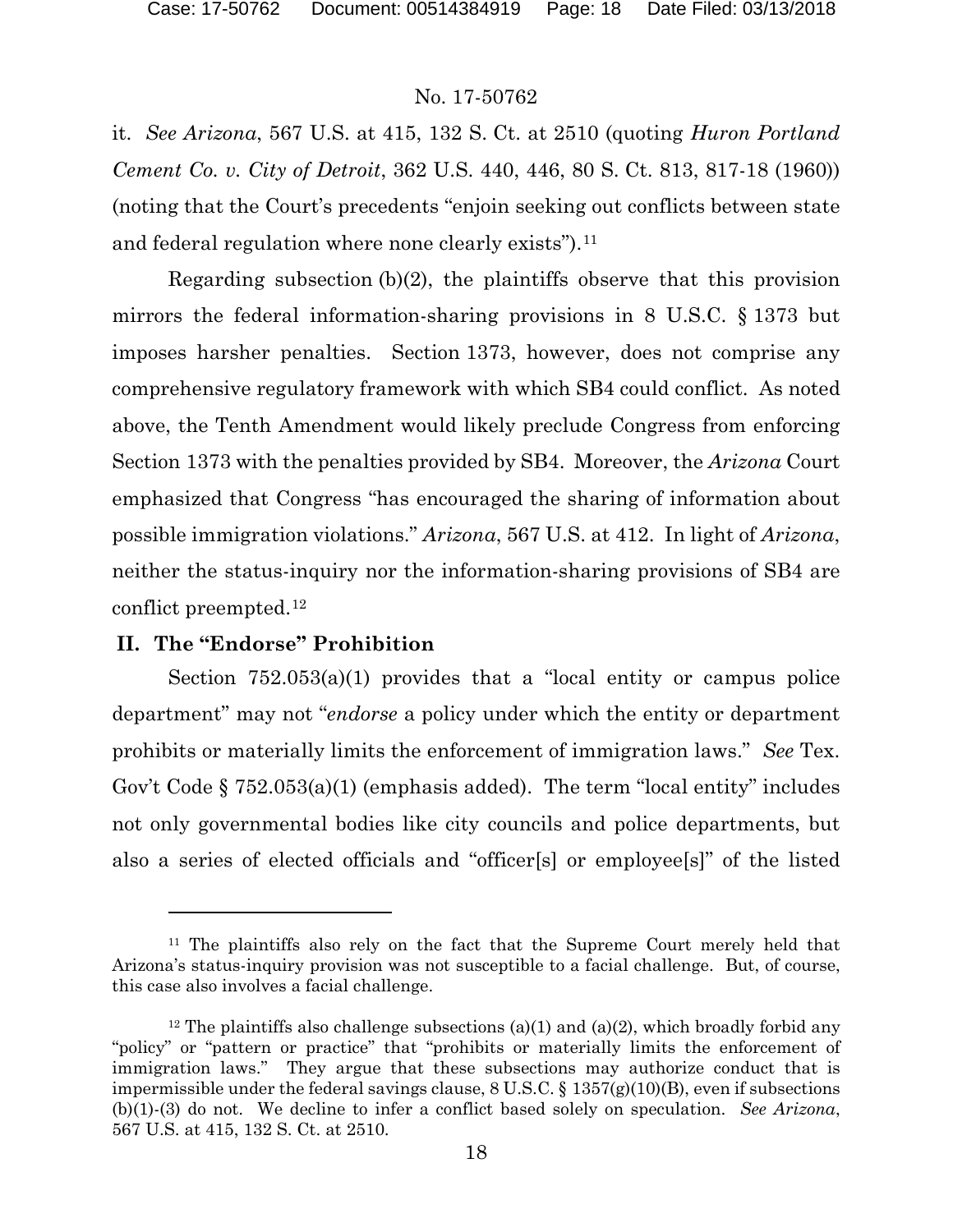bodies. *See id.* § 752.051(5)(A)-(C). The district court concluded that the term "endorse" (1) was overbroad, (2) constituted viewpoint discrimination, and (3) was unconstitutionally vague. To the extent that "endorse" prohibits core political speech by elected officials, it is not "readily susceptible" to a limiting construction that avoids constitutional concerns. Accordingly, on different reasoning from that employed by the district court, we apply the principle of severability and reject the application of the "endorse" provision to elected officials covered by Section 752.053(a)(1).

We must begin by construing the state statute. *United States v. Williams*, 553 U.S. 285, 293, 128 S. Ct. 1830, 1838 (2008) ("[I]t is impossible to determine whether a statute reaches too far without first knowing what the statute covers."). Texas urges this court to adopt a narrowing construction that interprets "endorse" to mean "sanction" and limits the verb's scope to official speech.

Federal courts must accept a reasonable narrowing construction of a state law to preserve its constitutionality. *See Voting for Am., Inc., v. Steen*, 732 F.3d 382, 396 (5th Cir. 2013). However, a court has no authority to "'rewrite a . . . law to conform it to constitutional requirements,' for doing so would constitute a 'serious invasion of the legislative domain.'" *United States v. Stevens*, 559 U.S. 460, 481, 130 S. Ct. 1577, 1592 (2010) (citations omitted). A statute must be "readily susceptible" to a construction for a court to adopt it. *Id*.; *see also Erznoznik v. City of Jacksonville*, 422 U.S. 205, 216-17, 95 S. Ct. 2268, 2276 (1975) (refusing to adopt a limiting construction because "the ordinance by its plain terms [was] not easily susceptible of" one).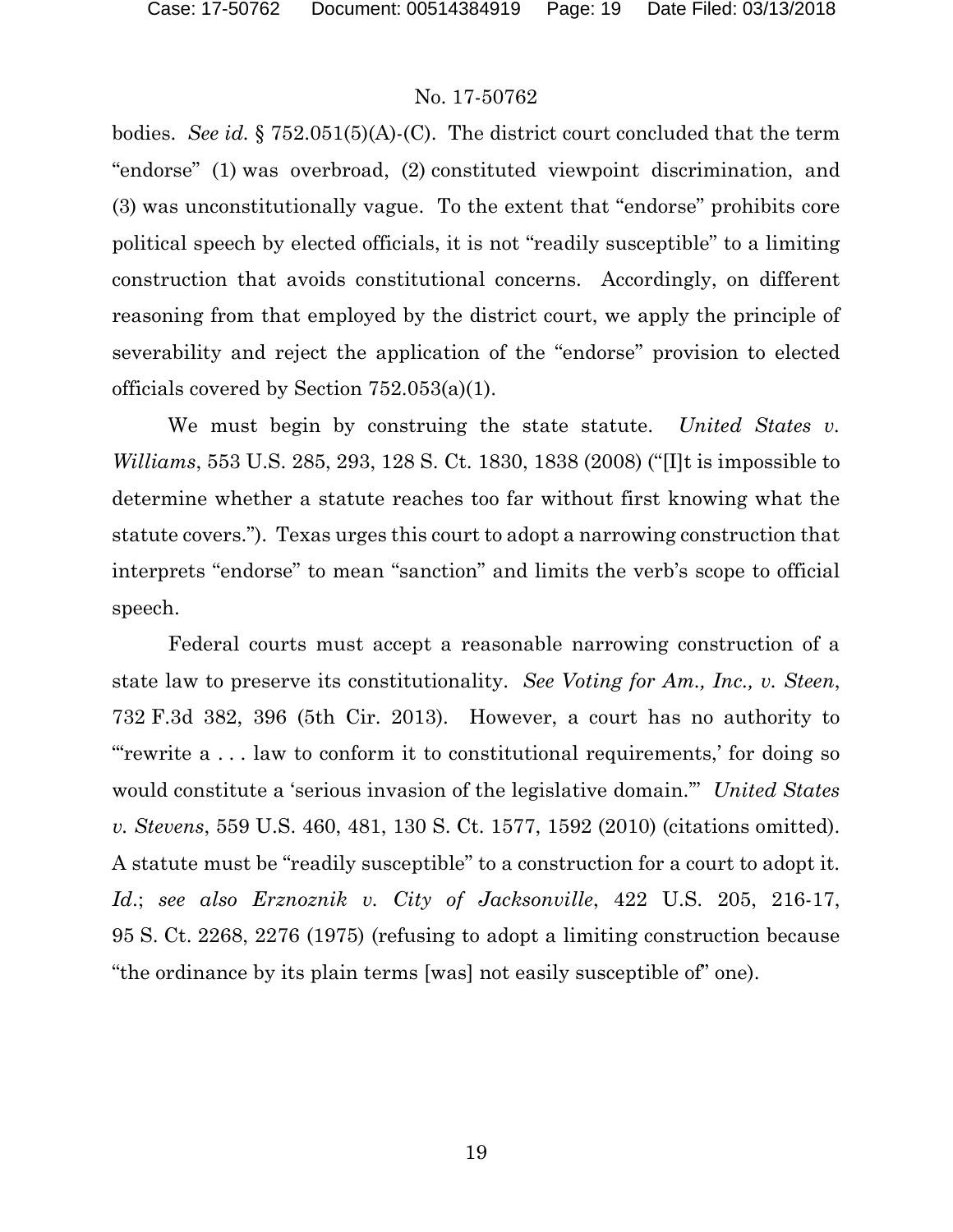l

# No. 17-50762

The verb "endorse" literally means "to write on the back of (a document),"[13](#page-19-0) but there is no question that the figurative meaning of the verb includes the broad significance the district court ascribed to it.[14](#page-19-1) As shown by the district court's survey of dictionary definitions, the most common meaning of "endorse" encompasses "a recommendation, suggestion, comment, or other expression in support of or in favor of an idea or viewpoint that is generally conveyed openly or publicly." Texas is also correct, however, that the verb "sanction" is a common definition for "endorse."[15](#page-19-2) And the verb "sanction" denotes the use of official authority to ratify or authorize.[16](#page-19-3) The question here is not just whether "endorse" is susceptible to the meaning that Texas proposes, but whether it is reasonable to limit the word accordingly.

For several reasons, we do not find the "endorse" prohibition readily susceptible to this limitation. First, the *noscitur a sociis* canon does not

http://www.oed.com/view/Entry/170491?rskey=VpyOmv&result=2&isAdvanced=false#eid.

<span id="page-19-0"></span><sup>13</sup> *See* The Oxford English Dictionary (online ed. 2017), available at http://www.oed.com/view/Entry/61987?rskey=smXJfK&result=2&isAdvanced=false#eid.

<span id="page-19-1"></span><sup>14</sup> *See* The American Heritage Dictionary of the English Language (online ed. 2017) (defining "endorse" as "[t]o express approval of . . . especially by public statement"), available at https://ahdictionary.com/word/search.html?q=endorse; Webster's New World College Dictionary (online ed. 2017) (offering "to give approval to; support" as possible definitions of endorse), available at http://www.yourdictionary.com/endorse.

<span id="page-19-2"></span><sup>15</sup> *See* The Oxford English Dictionary (online ed. 2017) (defining the figurative sense of "endorse" as "[t]o confirm, sanction"), available at http://www.oed.com/view/Entry/61987?rskey=smXJfK&result=2&isAdvanced=false#eid; The American Heritage Dictionary of the English Language (online ed. 2017) (listing "sanction" as a secondary meaning of "endorse"), available at https://ahdictionary.com/word/search.html?q=endorse; Webster's New World College Dictionary (online ed. 2017) (same), available at http://www.yourdictionary.com/endorse.

<span id="page-19-3"></span><sup>&</sup>lt;sup>16</sup> See The American Heritage Dictionary (online ed. 2017) (defining "sanction" as "[t]o give official authorization or approval to"), available at https://ahdictionary.com/word/search.html?q=sanction; The Oxford English Dictionary (online ed. 2017) (defining "sanction" as "[t]o ratify or confirm by sanction or solemn enactment; to invest with legal or sovereign authority; to make valid or binding"), available at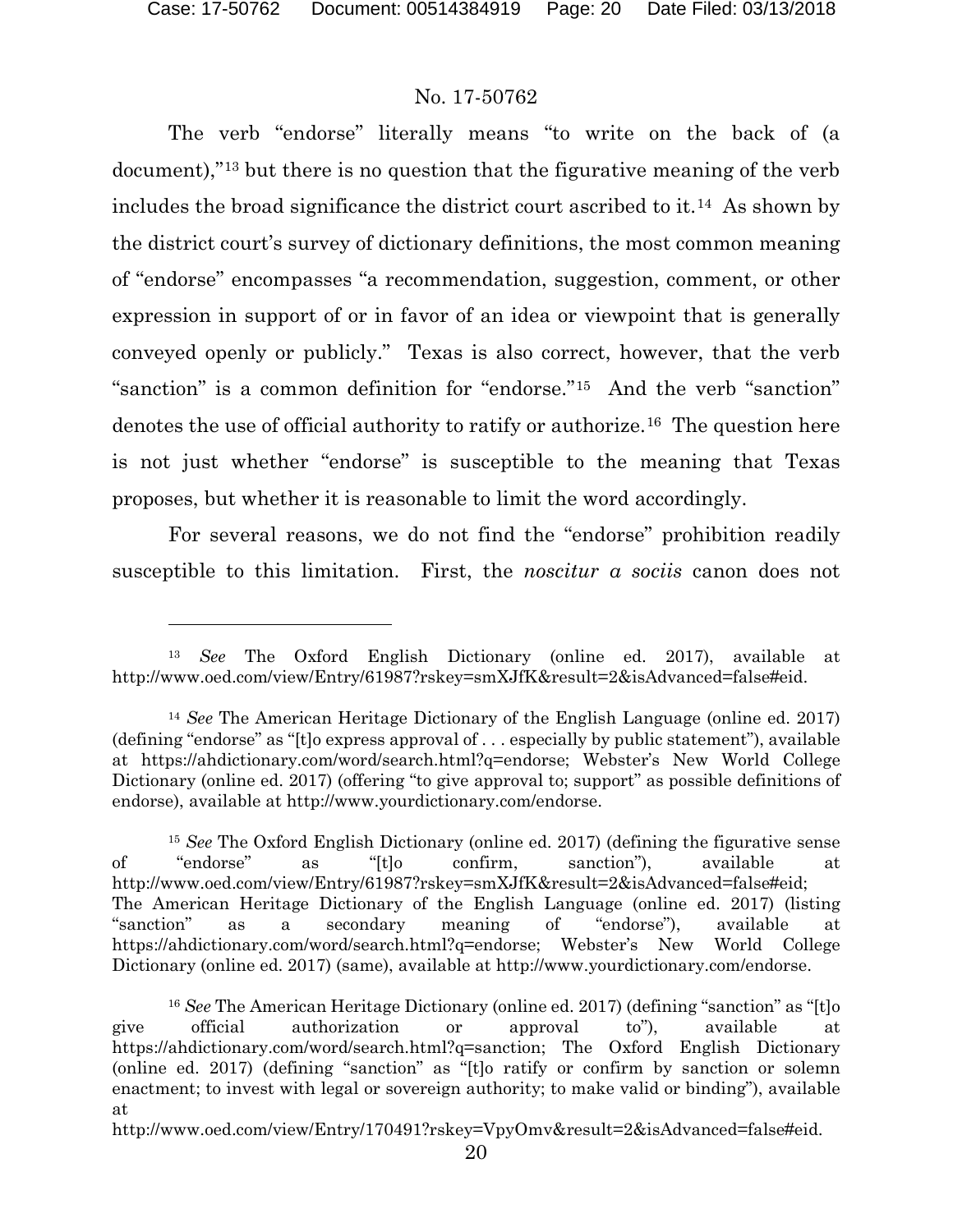support the state's argument. This canon explains that, "[w]hen several nouns or verbs or adjectives or adverbs—any words—are associated in a context suggesting that the words have something in common, they should be assigned a permissible meaning that makes them similar." *See* Antonin Scalia & Bryan Garner, Reading Law: The Interpretation of Legal Texts 195 (2012)*.* This canon does not imbue words with unnatural meaning, but serves "rather to limit a general term to a subset of all the things or actions that it covers." *See id*. at 196. For instance, in *United States v. Williams*, the Supreme Court relied on this canon to find that a statute only penalized "speech that accompanies or seeks to induce a transfer of child pornography." 553 U.S. 285, 294, 128 S. Ct. 1830, 1839 (2008). In *Williams*, the relevant list of verbs was "advertises, promotes, presents, distributes, or solicits." *Id*. The Court recognized that the verbs "promotes" and "presents" were "susceptible of multiple and wide-ranging meanings," which would, like a broad construction of "endorse," cover much protected speech. *Id*. To avoid the First Amendment problem, the Court used *noscitur a sociis* to narrow "promotes" and "presents" to their "transactional connotation." *Id*.

Using *noscitur a sociis* here to limit "endorse" to the meaning it shares with "adopt" and "enforce" renders "endorse" either superfluous or meaningless. To the extent that all three verbs connote the exercise of government authority to develop and administer policy, "endorse" (as interpreted by the state to mean "officially sanction") adds nothing of substance to the prohibitions against an entity's actually "adopting" or "enforcing" policies at odds with SB4. Without putting action behind his "sanction," an official who merely "endorses" impermissible policies has not "adopted" or "enforced" them, no matter the amount of speech he has devoted to that end. The official's "sanction" is toothless. Alternatively, if an official's "sanction" is functionally equivalent to "adopting" or "enforcing" impermissible policies, the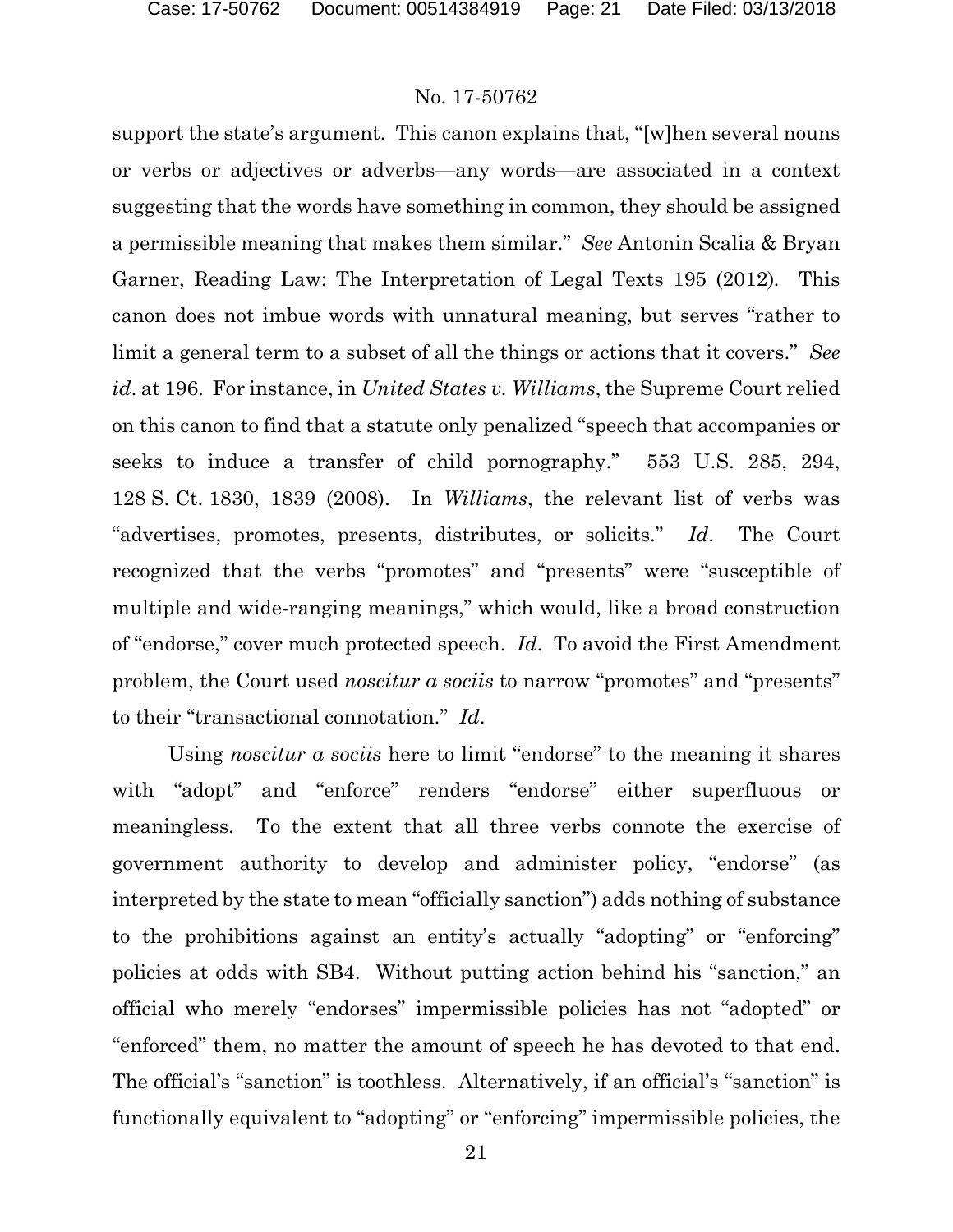#### No. 17-50762

word becomes wholly redundant. There is no generic context, like the "transactional context" noted in *Williams*, in which "endorse," read to mean "sanction," conveys additional meaning to this provision.

Second, that the clause following "endorse" prohibits the endorsement of "a policy under which *the entity or department* limits the enforcement of immigration laws" does not support the state's narrow interpretation of "endorse." *See* Tex. Gov't Code § 752.053(a)(1) (emphasis added). Granted, under this qualifying phrase, SB4 does not regulate any statements approving hypothetical policies or the policies of any other entity of government. But as we have explained, the "endorsement" as "sanction" of policies contrary to SB4, without accompanying action to "adopt" or "enforce" such policies, is "mere" core political speech. This provision's qualifying language accentuates the overlap between "official" and "individual" speech that the state erroneously attempts to deny. As the plaintiffs point out, under the state's rationale, a local sheriff may violate SB4 by answering questions at a local town hall meeting or press conference or testifying to a legislative committee.[17](#page-21-0)

In sum, we are unpersuaded that, taken in context, "endorse" "readily" bears the restrictive meaning urged by the state. As written, SB4 proscribes core political speech when such "endorsement" is uttered by elected officials. The state cannot regulate the substance of elected officials' speech under the First Amendment without passing the strict scrutiny test. *See Williams-Yulee v. The Fla. Bar,* 135 S. Ct. 1656, 1665-66 (2015). The state concedes that if

<span id="page-21-0"></span><sup>&</sup>lt;sup>17</sup> The plaintiffs are incorrect that related provisions of SB4 bear on the First Amendment argument. Exemptions from SB4 when an officer works off-duty for an exempt entity like a charter school, *see, e.g.*, Tex. Gov't Code § 752.052, simply determine whether SB4 applies at all, not what speech it covers. Nor is it significant that "a statement by [a] public officer" may constitute evidence that an entity has violated SB4. *See id*. § 752.0565(b). It is unremarkable that "statements" could be probative of a local entity's policy or pattern or practice of limiting immigration enforcement.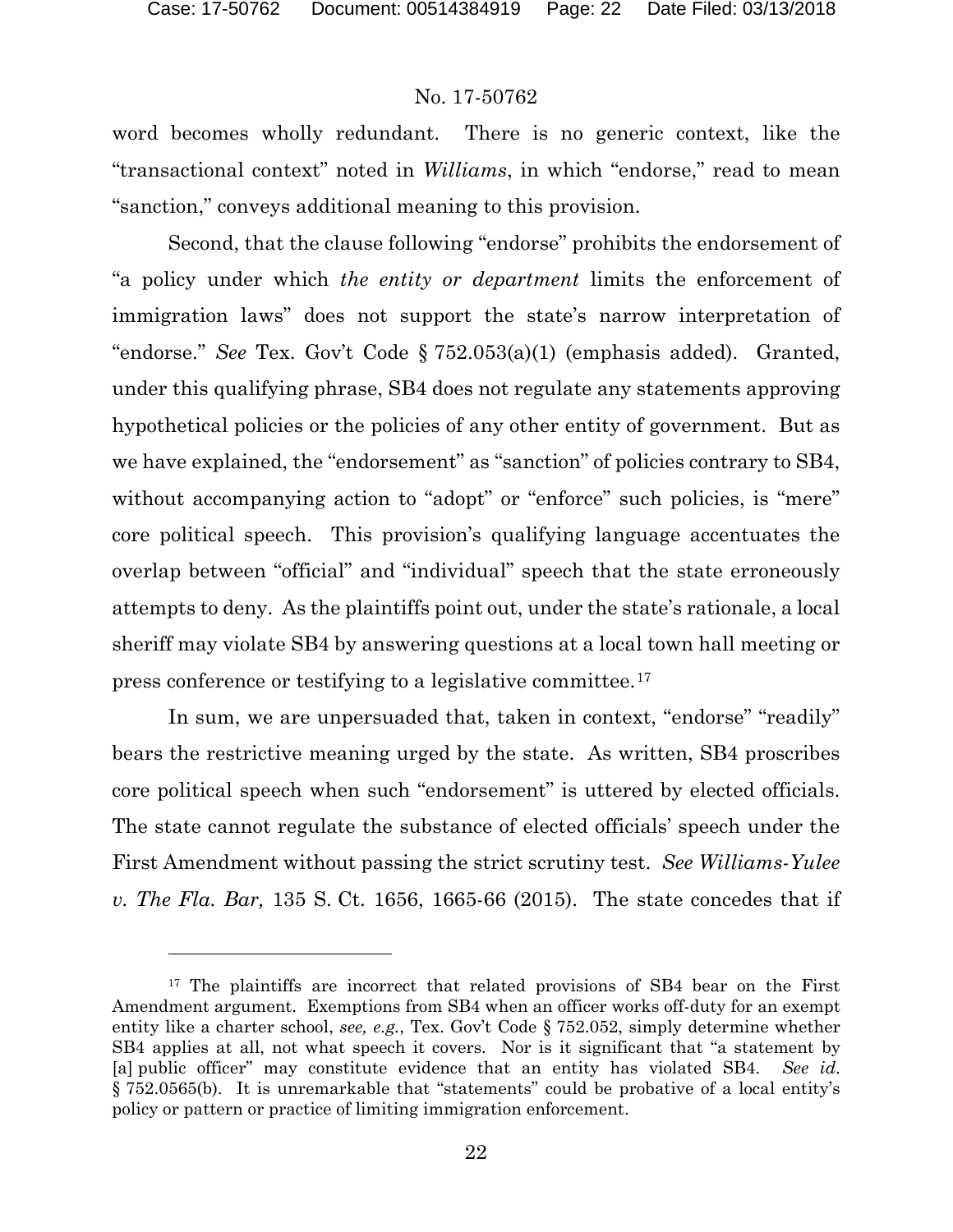"endorse" bears its most common and natural meaning, this provision does not pass constitutional muster as applied to elected officials. In light of the infringement of this provision on elected officials' core political speech, the state's concession necessarily applies to the elements required for injunctive relief. *See, e.g.*, *Elrod v. Burns*, 427 U.S. 347, 373, 96 S. Ct. 2673, 2690 (1976) ("The loss of First Amendment freedoms, for even minimal periods of time, unquestionably constitutes irreparable injury."); *Opulent Life Church v. City of Holly Springs*, 697 F.3d 279, 295-97 (5th Cir. 2012).

This conclusion does not, however, insulate non-elected officials and employees, who may well be obliged to follow the dictates of SB4 as "government speech." *See Garcetti v. Ceballos*, 547 U.S. 410, 421, 126 S. Ct. 1951, 1960 (2006) ("We hold that when public employees make statements pursuant to their official duties, the employees are not speaking as citizens for First Amendment purposes, and the Constitution does not insulate their communications from employer discipline"). In the context of *government* speech, a state may endorse a specific viewpoint and require government agents to do the same. *See, e.g.*, *Walker v. Tex. Div., Sons of Confederate Veterans, Inc.*, 135 S. Ct. 2239, 2253 (2015) (rejecting viewpoint discrimination claim after finding that the specialty license plates at issue constituted government speech).

Such issues are not properly before us because the appellees do not represent the public employees putatively covered by *Garcetti* and the government speech doctrine. The Supreme Court has directed that "the lawfulness of the particular application of the law should ordinarily be decided first" before mounting "gratuitous wholesale attacks" under the overbreadth doctrine. *See Bd. of Trustees of State Univ. of N.Y. v. Fox*, 492 U.S. 469, 485, 109 S. Ct. 3028, 3037 (1989). Accordingly, we "resist the pulls to decide the constitutional issues involved in this case on a broader basis than the record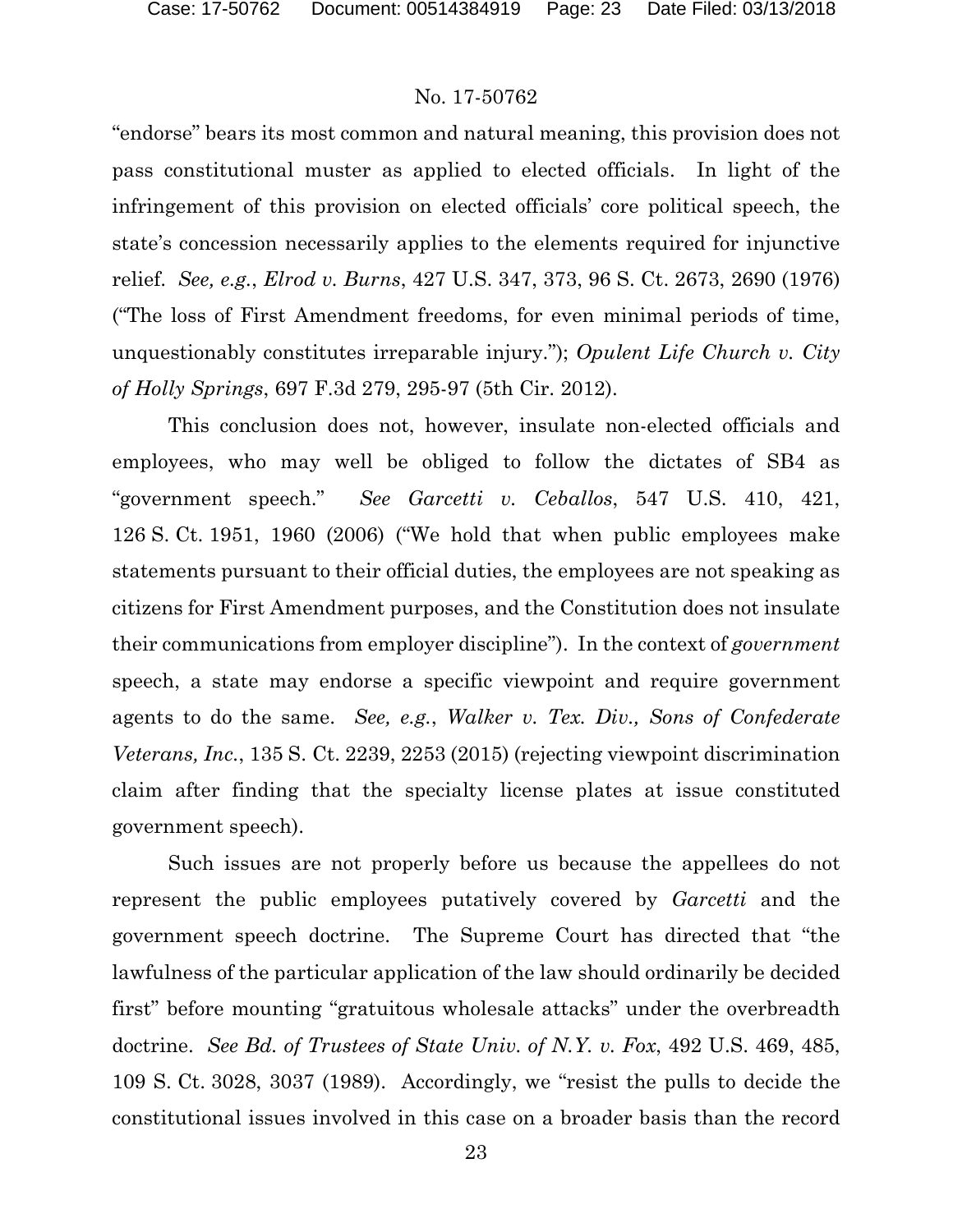before us imperatively requires." *Serafine v. Branaman*, 810 F.3d 354, 363 (5th Cir. 2016) (quoting *Street v. New York*, 394 U.S. 576, 581, 89 S. Ct. 1354, 1360 (1969)).

Consistently with but more narrowly than the district court, we affirm the district court's injunction against enforcement of Section 752.053(a)(1) only as it prohibits elected officials from "endors[ing] a policy under which the entity or department prohibits or materially limits the enforcement of immigration laws."

# **III. The ICE-Detainer Mandate**

Article 2.251(a) provides that law enforcement agencies "that ha[ve] custody of a person subject to an immigration detainer request . . . shall: (1) comply with, honor, and fulfill any request made in the detainer request . . . and (2) inform the person that the person is being held pursuant to" that request. Tex. Code Crim. Proc. art.  $2.251(a)(1)-(2)$ . Law enforcement agencies are exempt from the duty imposed by subsection (a) when the individual in custody "has provided proof that the person is a citizen of the United States or that the person has lawful immigration status in the United States, such as a Texas driver's license or similar government-issued identification." *Id.*  art. 2.251(b). The district court held that the ICE-detainer mandate violates the Fourth Amendment because it is not reasonable for local officials to detain persons based on probable cause of removability.

Before reviewing the merits of this issue, we are obliged to address the threshold question whether the plaintiffs have standing to challenge the ICEdetainer mandate. Standing in federal court requires that the plaintiffs "(1) suffered an injury in fact, (2) that is fairly traceable to the challenged conduct of the defendant, and (3) that is likely to be redressed by a favorable judicial decision." *Spokeo, Inc. v. Robins*, 136 S. Ct. 1540, 1547 (2016) (citing *Lujan v. Defs. of Wildlife*, 504 U.S. 555, 560-61, 112 S. Ct. 2130, 2136 (1992)).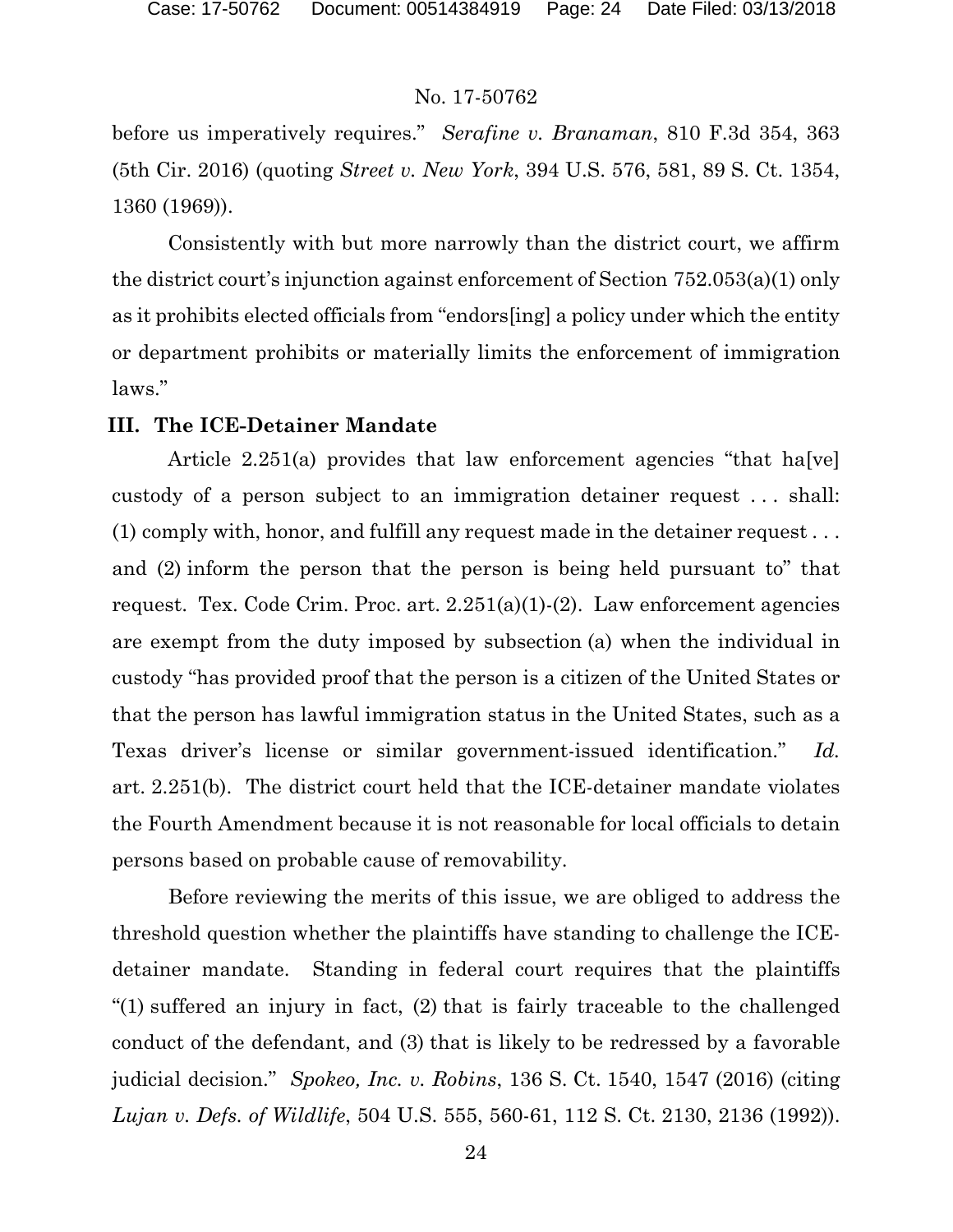The plaintiffs contend that they satisfy these requirements because the ICEdetainer mandate would force plaintiff local government officials to choose between violating their oaths of office to defend the U.S. Constitution and facing criminal penalties and expulsion from office. We agree. There is no question that the second and third prongs of the standing analysis are met. The injury claimed by the plaintiffs stems directly from Texas's enactment of the ICE-detainer mandate. Judicial invalidation of the mandate would obviate the plaintiffs' concerns. Accordingly, we need assess only whether the plaintiffs have alleged a sufficient injury.

In *Board of Education v. Allen*, the Supreme Court concluded that school board officials had standing to challenge a state statute requiring school districts to purchase and loan textbooks to students enrolled in parochial schools. 392 U.S. 236, 241 n.5, 88 S. Ct. 1923, 1925 (1968). The Court explained, "[b]elieving [state law] to be unconstitutional, [the plaintiffs] are in the position of having to choose between violating their oath and taking a step—refusal to comply with [state law]—that would be likely to bring their expulsion from office and also a reduction in state funds for their school districts." *Id*. This court's decisions applying *Allen* have explained that it is not enough for public officials to assert as an "injury" the violation of their oaths of office where no adverse consequences would occur. *See, e.g.*, *Finch v. Miss. State Med. Ass'n,* 585 F.2d 765, 774-75 (5th Cir. 1978) (observing that the plaintiff Governor was "certainly in no danger of expulsion [from office] at the hands of the defendant professional associations" and that "there is no allegation that his office is in any danger of a loss of funds . . . if the Governor refuses to comply with the statute"); *Donelon v. La. Div. of Admin. Law*, 522 F.3d 564, 567 (5th Cir. 2008) (denying standing for Louisiana Commissioner of Insurance); *Crane v. Johnson*, 783 F.3d 244, 253 (5th Cir.

25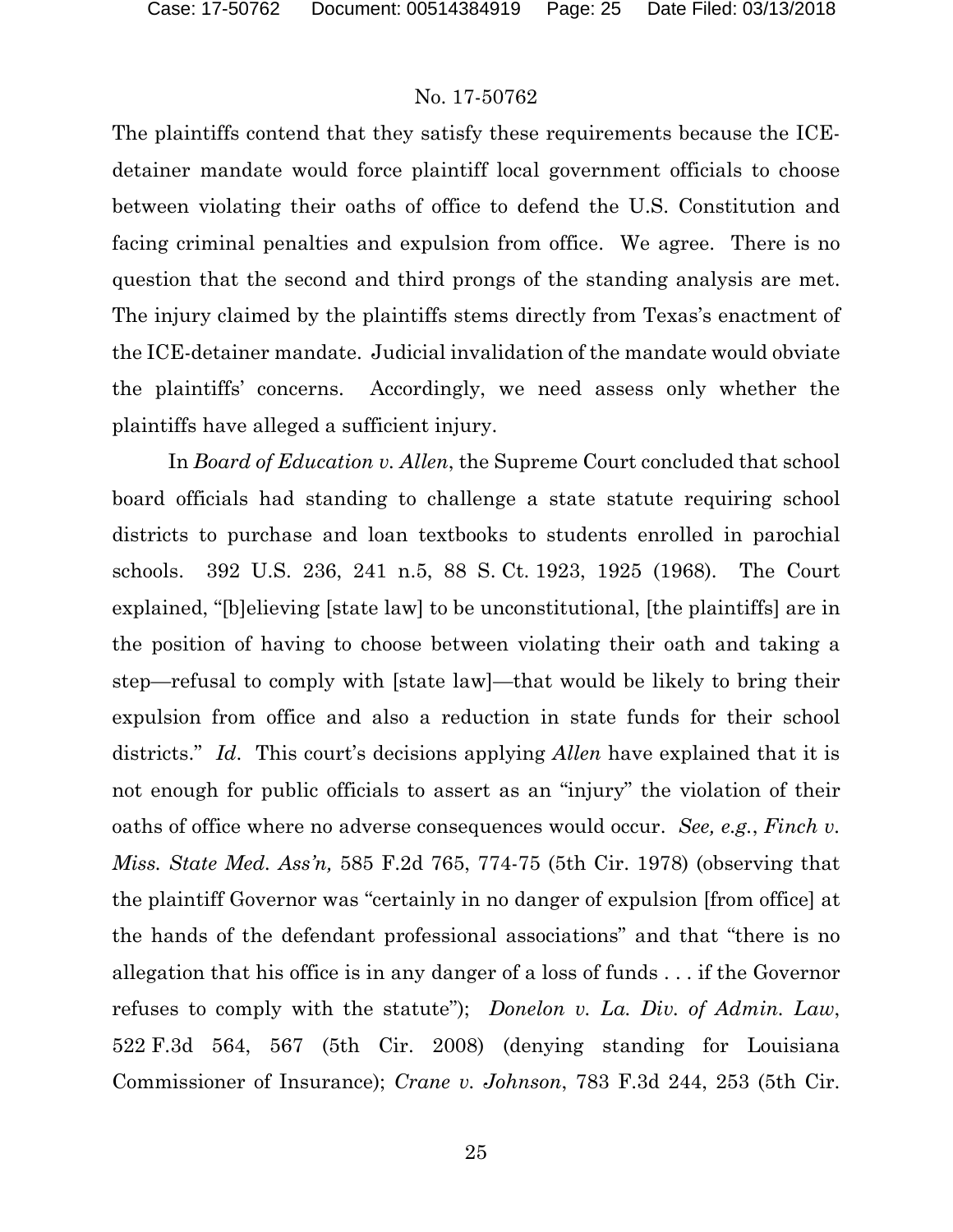# No. 17-50762

2015) ("Under the Fifth Circuit precedent, [ICE agents'] violation of [ ] oath alone is an insufficient injury to support standing.").

In this case, plaintiff government officials have a claim to standing analogous to the school board members in *Allen*. The plaintiff government officials face criminal penalties in addition to civil fines and expulsion from office if they disobey the ICE-detainer mandate. And if they comply with the allegedly unconstitutional mandate, the violation of their oaths is not the only putative injury; any ICE-detainer mandate enforcement actions that knowingly violate detainees' Fourth Amendment rights could expose the plaintiffs to damage suits.[18](#page-25-0) The plaintiff government officials have a sufficient "personal stake" to press their claim based on alleged violation of their oaths and potentially severe personal consequences, and we may proceed to the merits. *See Donelon*, 522 F.3d at 568.

The Fourth Amendment protects individuals "against unreasonable searches and seizures." U.S. Const. amend. IV.[19](#page-25-1) A constitutional seizure of a criminal defendant must generally be supported by probable cause. Nevertheless, this case does not involve whether probable cause existed in a particular instance: it is a pre-enforcement facial challenge. Such a challenge

<span id="page-25-0"></span><sup>18</sup> It is true that SB4 provides the possibility of indemnification for certain civil lawsuits arising from good-faith compliance with the ICE-detainer mandate. *See* Tex. Gov't Code § 402.0241. But this possibility is cold comfort for the plaintiffs when the statute leaves it to Texas to determine whether an entity has engaged in "good-faith compliance" warranting indemnification. *See id*. § 402.0241(b)(2).

<span id="page-25-1"></span><sup>19</sup> We pretermit the question whether the Fourth Amendment even applies to many aliens subject to ICE-detainer requests. *See Castro v. Cabrera*, 742 F.3d 595, 600 (5th Cir. 2014) (holding that the "entry fiction" applies to preclude illegal aliens' Fourth Amendment detention claims); *United States v. Portillo-*Munoz, 643 F.3d 437, 440 (5th Cir. 2011) (noting that the Supreme Court has never "held that the Fourth Amendment extends to a native and citizen of another nation who entered and remained in the United States illegally"); *but see Martinez-Aguero v. Gonzalez*, 459 F.3d 618, 624-25 (5th Cir. 2006) (holding that an alien with substantial connections to the United States "may bring a *Bivens* claim for unlawful arrest and the excessive use of force under the Fourth Amendment").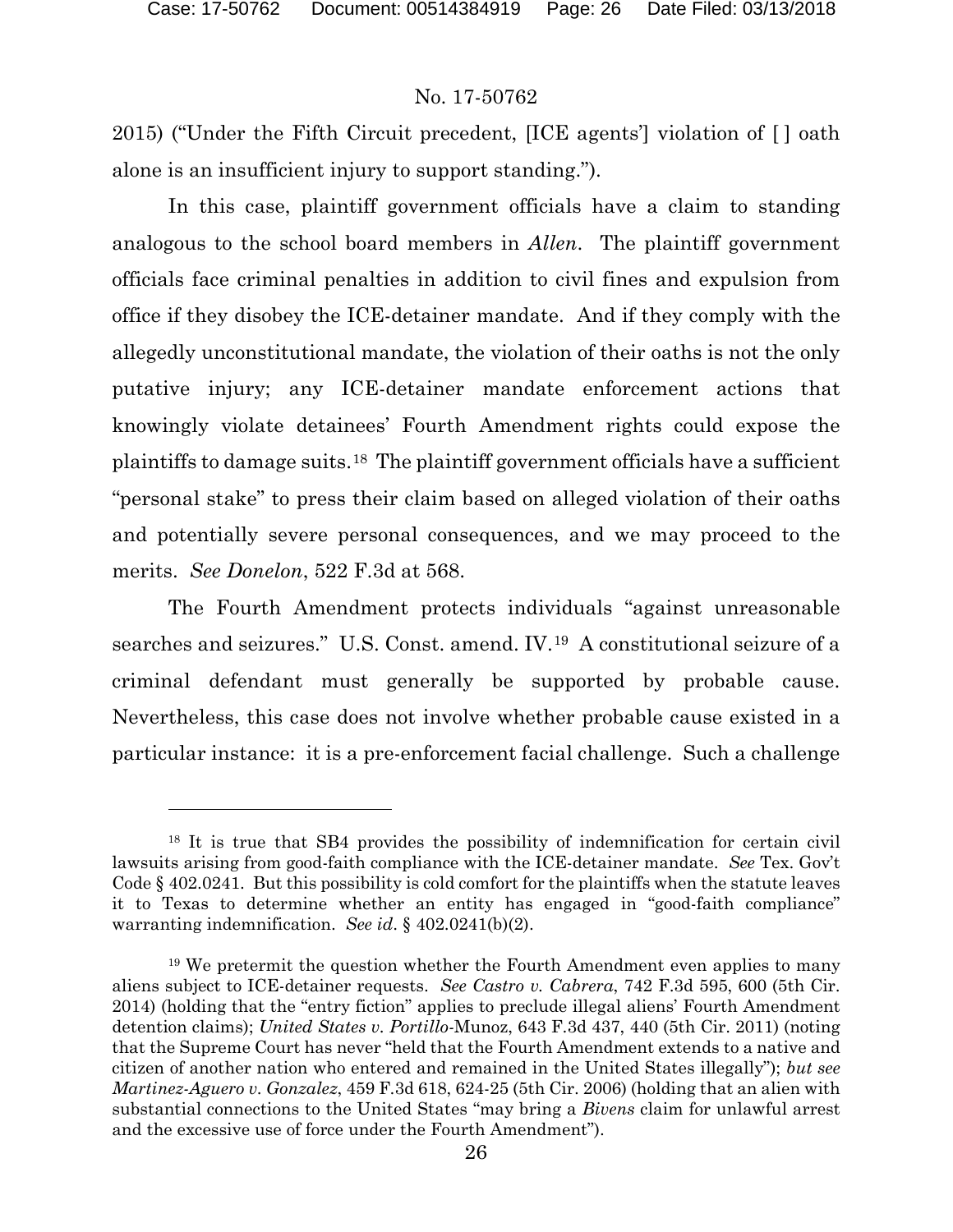is "the most difficult . . . to mount successfully." *United States v. Salerno*, 481 U.S. 739, 745, 107 S. Ct. 2095, 2100 (1987). Bringing a facial challenge, it is not enough for the plaintiffs to demonstrate that the ICE-detainer mandate will often cause Fourth Amendment violations. They must establish that the mandate "is unconstitutional in all of its applications." *Wash. State Grange v. Wash. State Republican Party*, 552 U.S. 442, 449, 128 S. Ct. 1184, 1190 (2008).

The plaintiffs suggest that the Supreme Court's recent decision in *City of Los Angeles v. Patel*, has lowered the bar for facial Fourth Amendment challenges, but they misconstrue the case. 135 S. Ct. 2443 (2015). *Patel* rejected the contention that facial Fourth Amendment challenges are "categorically barred or especially disfavored." *Id*. at 2449. The Court did not overrule the *Salerno* standard but merely clarified that, under the unconstitutional-in-all-of-its-applications analysis, a court must "consider[] only applications of the [challenged] statute in which it *actually authorizes or prohibits conduct*." *Id*. at 2451 (emphasis added). In other words, a facial challenge does not fail merely because exigent circumstances or a warrant could independently justify some applications of the challenged statute. *Id*. Thus, the plaintiffs must establish that every seizure authorized by the ICEdetainer mandate violates the Fourth Amendment. They have not satisfied this exacting standard.

It is undisputed that *federal* immigration officers may seize aliens based on an administrative warrant attesting to probable cause of removability. *Abel v. United States*, 362 U.S. 217, 233-34, 80 S. Ct. 683, 694 (1960). It is also evident that current ICE policy requires the Form I-247A to be accompanied by one of two such administrative warrants. On the form, an ICE officer

27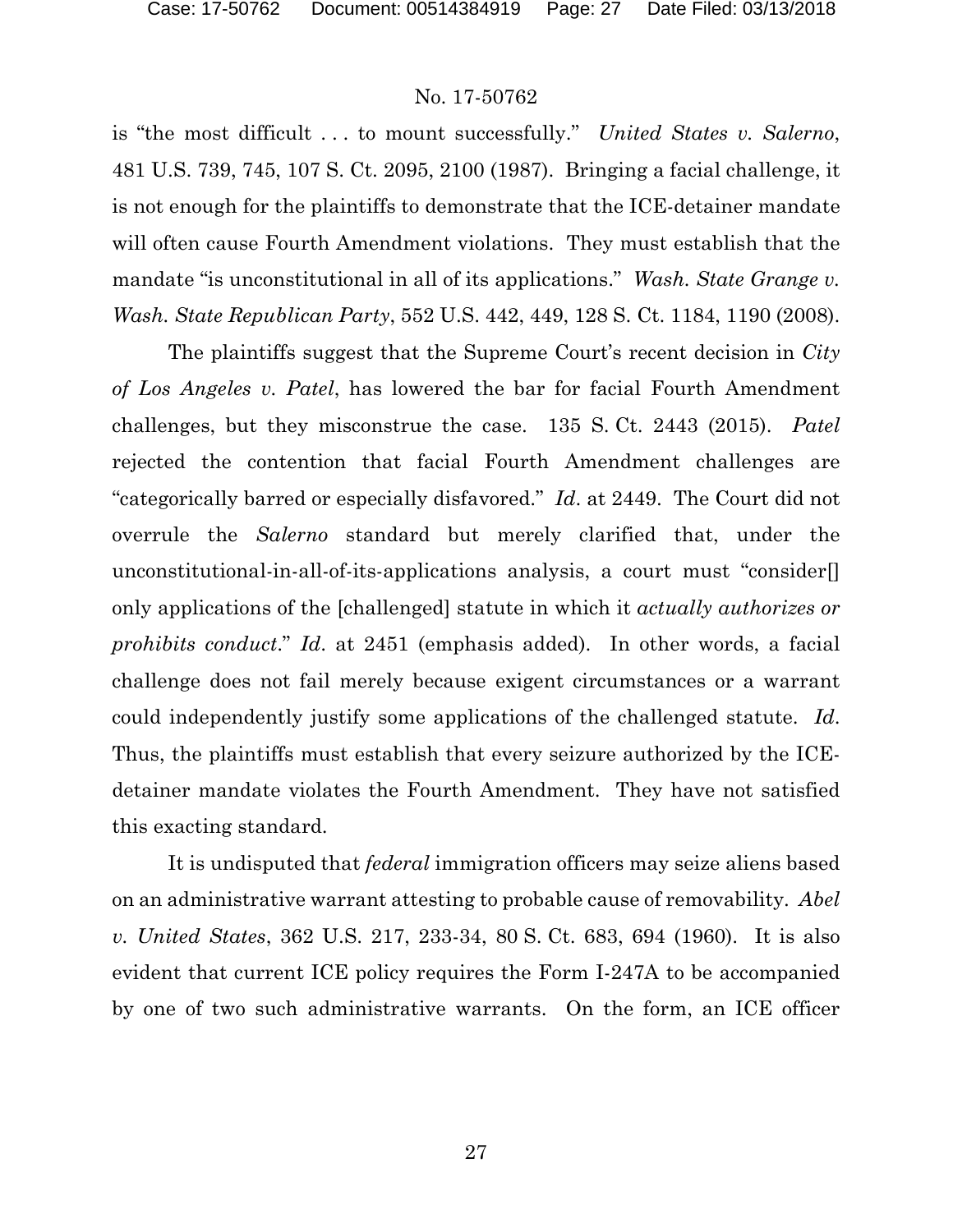#### No. 17-50762

certifies that probable cause of removability exists. Thus, an ICE-detainer request evidences probable cause of removability in every instance. [20](#page-27-0)

Under the collective-knowledge doctrine, moreover, the ICE officer's knowledge may be imputed to local officials even when those officials are unaware of the specific facts that establish probable cause of removability. *See United States v. Zuniga*, 860 F.3d 276, 283 (5th Cir. 2017) ("Under the collective knowledge doctrine, an officer initiating the stop or conducting the search need not have personal knowledge of the evidence that gave rise to the reasonable suspicion or probable cause, so long as he is acting at the request of those who have the necessary information."). Compliance with an ICE detainer thus constitutes a paradigmatic instance of the collective-knowledge doctrine, where the detainer request itself provides the required "communication between the arresting officer and an officer who has knowledge of all the necessary facts." *United States v. Ibarra*, 493 F.3d 526, 530 (5th Cir. 2007).

Nevertheless, the plaintiffs make several arguments why this cooperation constitutes a *per se* violation of the Fourth Amendment. First, they defend the district court's holding that state and local officers may only arrest individuals if there is probable cause of *criminality*. The district court erred. Courts have upheld many statutes that allow seizures absent probable cause that a crime has been committed. *See Cantrell v. City of Murphy*, 666 F.3d 911, 923 (5th Cir. 2012) (state statute authorizing seizure of mentally ill); *Maag v. Wessler*, 960 F.2d 773, 775-76 (9th Cir. 1991) (state statute authorizing seizure

<span id="page-27-0"></span><sup>20</sup> The plaintiffs' suggestion that "an ICE agent may indicate simply that DHS intends to assume custody of the detainee to 'make an admissibility determination'" misrepresents Form I-247A. The box they mention applies only when DHS has transferred an alien to the local authority's custody for a proceeding or investigation and thus "intends to resume custody of the alien to complete processing and/or make an admissibility determination." *See* ICE Form I-247A, available at https://perma.cc/RH4C-5D8Q.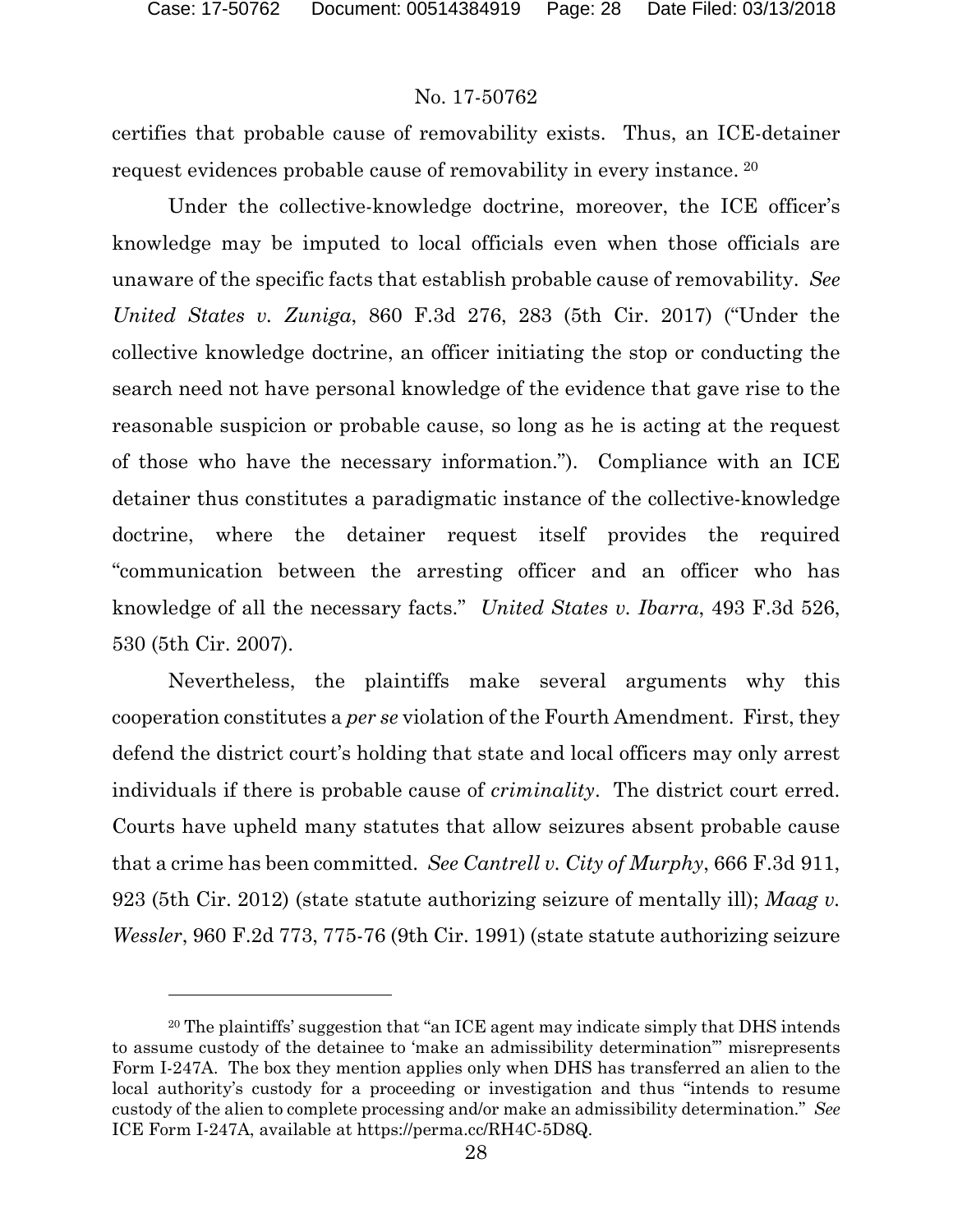#### No. 17-50762

of those seriously ill and in danger of hurting themselves); *Commonwealth v. O'Connor*, 546 N.E.2d 336, 341 (Mass. 1989) (state statute authorizing seizure of incapacitated persons); *In re Marrhonda G.*, 613 N.E.2d 568, 569 (N.Y. 1993) (state statute authorizing seizure of juvenile runaways). The district court's contention is also patently at odds with immigration law and procedure; civil removal proceedings necessarily contemplate detention absent proof of criminality. *See, e.g*, *Demore v. Kim*, 538 U.S. 510, 531, 123 S. Ct. 1708, 1721- 22 (2003) (upholding no-bail civil immigration detention under a Fifth Amendment Due Process challenge).<sup>[21](#page-28-0)</sup>

The plaintiffs also argue that there is no state law authorizing local officers to conduct seizures based on probable cause of removability. They cite *Lunn v. Commonwealth*, in which the Supreme Judicial Court of Massachusetts held that state officers had no state-law authority to carry out detention requests made in civil immigration detainers. 78 N.E.3d 1143, 1158- 60 (Mass. 2017). *Lunn* is easily distinguishable. Here the ICE-detainer mandate itself authorizes and requires state officers to carry out federal detention requests.

The plaintiffs next contend that the Fourth Amendment requirement is not satisfied when officers must unthinkingly accept an agency's conclusions without taking into account facts tending to dissipate probable cause. Subsection (b) of article 2.251 allegedly fails to cure this defect because it forces local officers to make removal-status determinations, running afoul of *Arizona* and *Farmers Branch*. This argument proves too much. Implicitly, the plaintiffs' argument would invalidate any compliance with ICE detainers:

<span id="page-28-0"></span><sup>&</sup>lt;sup>21</sup> For these reasons, we also disavow any district court decisions that have suggested the Fourth Amendment requires probable cause of criminality in the immigration context. *See Mercado v. Dallas Cty.*, 229 F.Supp.3d 501, 512-13 (N.D. Tex. 2017); *Santoyo v. United States*, No. 5:16-CV-855-OLG, 2017 WL 2896021 (W.D. Tex. June 5, 2017).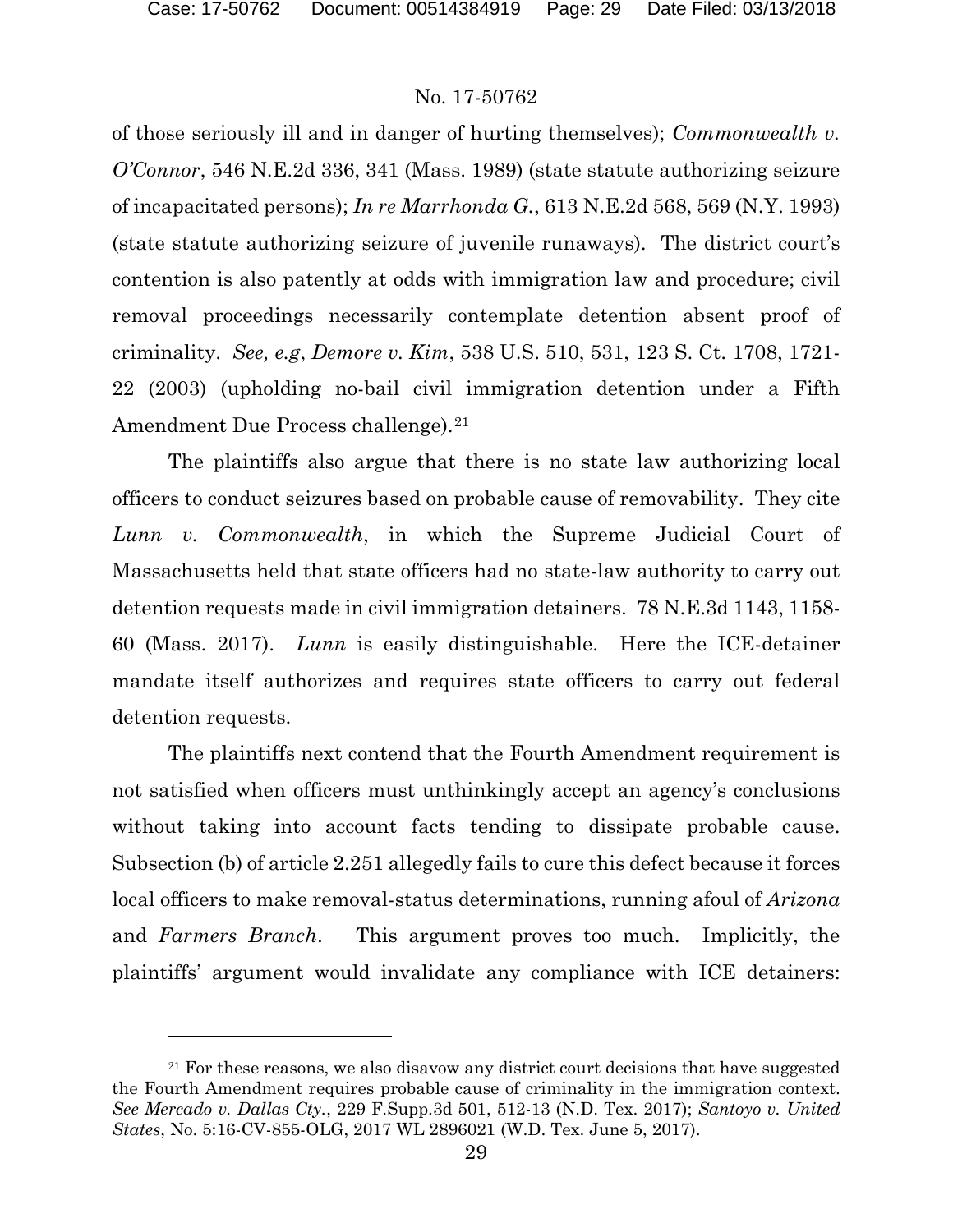#### No. 17-50762

officers *must* make their own removal-status determinations to satisfy the Fourth Amendment but officers *cannot* make such determinations under *Arizona* and *Farmers Branch*.

The plaintiffs' argument misconstrues the relevant precedents. Neither *Arizona* nor *Farmers Branch* undermines subsection (b). *Arizona* denied state officers the power to unilaterally make removability determinations because "[a] decision on removability requires a determination whether it is appropriate to allow a foreign national to continue living in the United States" and such decisions "touch on foreign relations and must be made with one voice." *Arizona*, 567 U.S. at 409, 132 S. Ct. at 2506-07. Likewise, *Farmers Branch* invalidated an ordinance requiring building inspectors to conduct their own "unlawful presence" inquiries. 726 F.3d at 532. Both cases involved unilateral status-determinations *absent federal direction*. But subsection (b) operates only when there is already federal direction—namely, an ICEdetainer request—and the subsection merely limits the scope of the officer's duty to comply with that request. It remains the ICE agent who makes the underlying removability determination. [22](#page-29-0)

The plaintiffs are also wrong to suggest that the ICE-detainer mandate requires officers to ignore facts that negate probable cause. Subsection (b) should cover the majority of cases where facts negate probable cause: indeed, it is difficult to imagine what facts other than valid forms of identification would *conclusively* negate ICE's probable cause determination.[23](#page-29-1) Assuming

<span id="page-29-0"></span> $22$  Because we refuse to interpret subsection (b) as authorizing unilateral removability determinations, we also reject the plaintiffs' argument that the ICE-detainer mandate is conflict preempted. In doing so, we note that Section  $1357(g)(10)(B)$  expressly mentions cooperation in "identification" and "detention."

<span id="page-29-1"></span><sup>&</sup>lt;sup>23</sup> It is important to remember that an adult alien commits a federal crime if he fails to "at all times carry with him and have in his personal possession any certificate of alien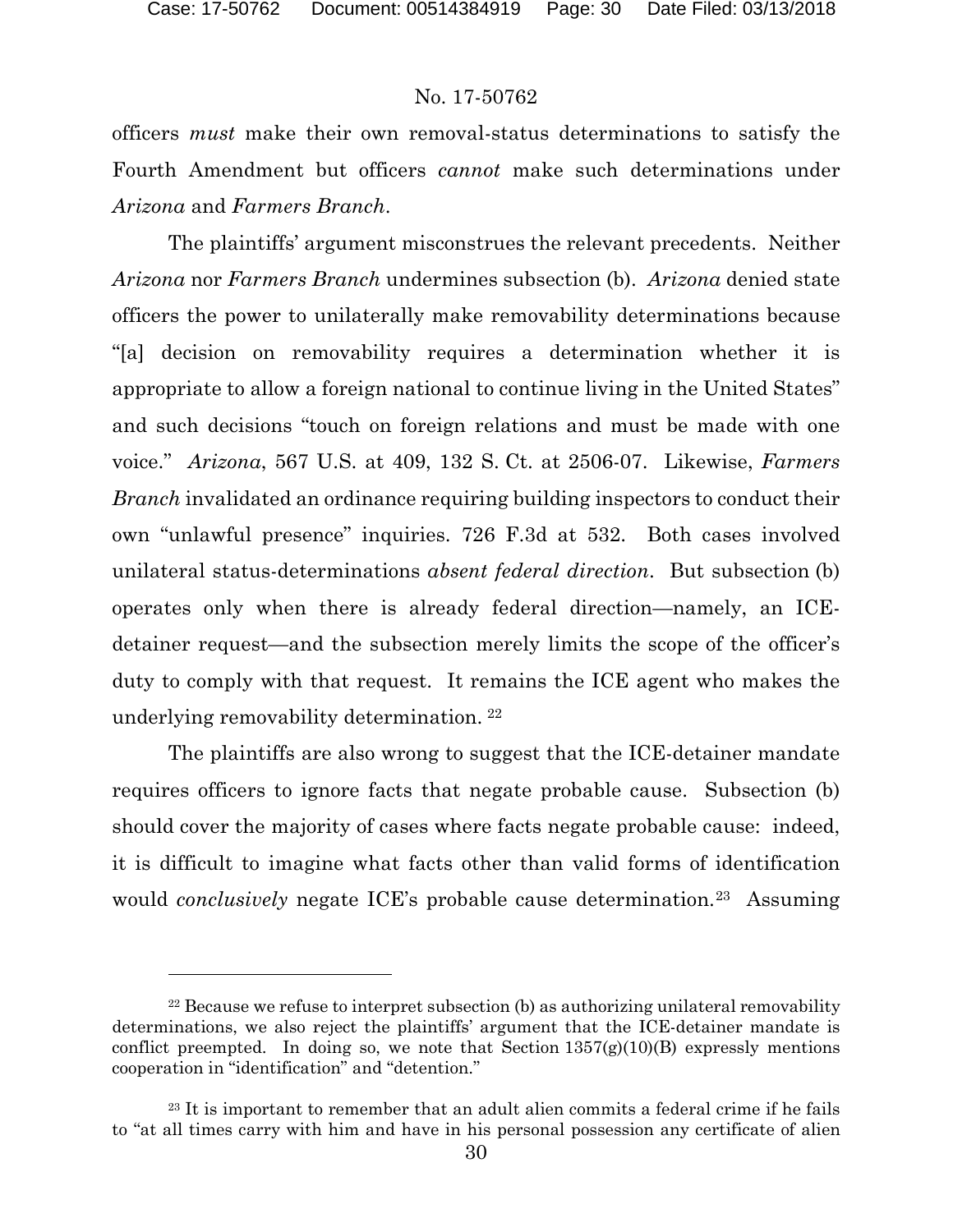l

# No. 17-50762

*arguendo* that there could be such facts, Texas and the United States as *amicus*  dispute that local officers would be required to ignore them. They argue that the verbs "[c]omply with, honor, and fulfill" require cooperation—not blind obedience. This seems reasonable given the assumption that ICE should have no interest in detaining aliens when local officials communicate that the original determination was flawed. Nevertheless, even if the mandate could hypothetically cause a violation, this possibility is not enough to substantiate a facial challenge.

Likewise, none of the cases the plaintiffs cite indicates that the detainer mandate is facially invalid. In *Santos v. Frederick County Board of Commissioners*, the Fourth Circuit held that, "absent express direction or authorization by federal statute or federal officials, state and local law enforcement officers may not detain or arrest an individual solely based on known or suspected civil violations of federal immigration law." 725 F.3d 451, 465 (4th Cir. 2013). Thus, the seizure in *Santos* violated the Fourth Amendment because the officers detained Santos "before dispatch confirmed with ICE that the warrant was active." *Id.* at 466. Similarly, in *Melendres v. Arpaio*, the Ninth Circuit rejected unilateral detention "based solely on reasonable suspicion or knowledge that a person was unlawfully present in the United States." 695 F.3d 990, 1000 (9th Cir. 2012). As in *Santos*, there was no federal request for assistance before the seizure. *Id*. Therefore, these decisions do not affect the ICE-detainer mandate, which always requires a predicate federal request before local officers may detain aliens for the additional 48 hours. The validity of this sort of compliance has been affirmed by at least one circuit. *See United States v. Ovando-Garzo*, 752 F.3d 1161, 1164

registration or alien registration receipt card" evidencing his lawful status. 8 U.S.C. § 1304(e).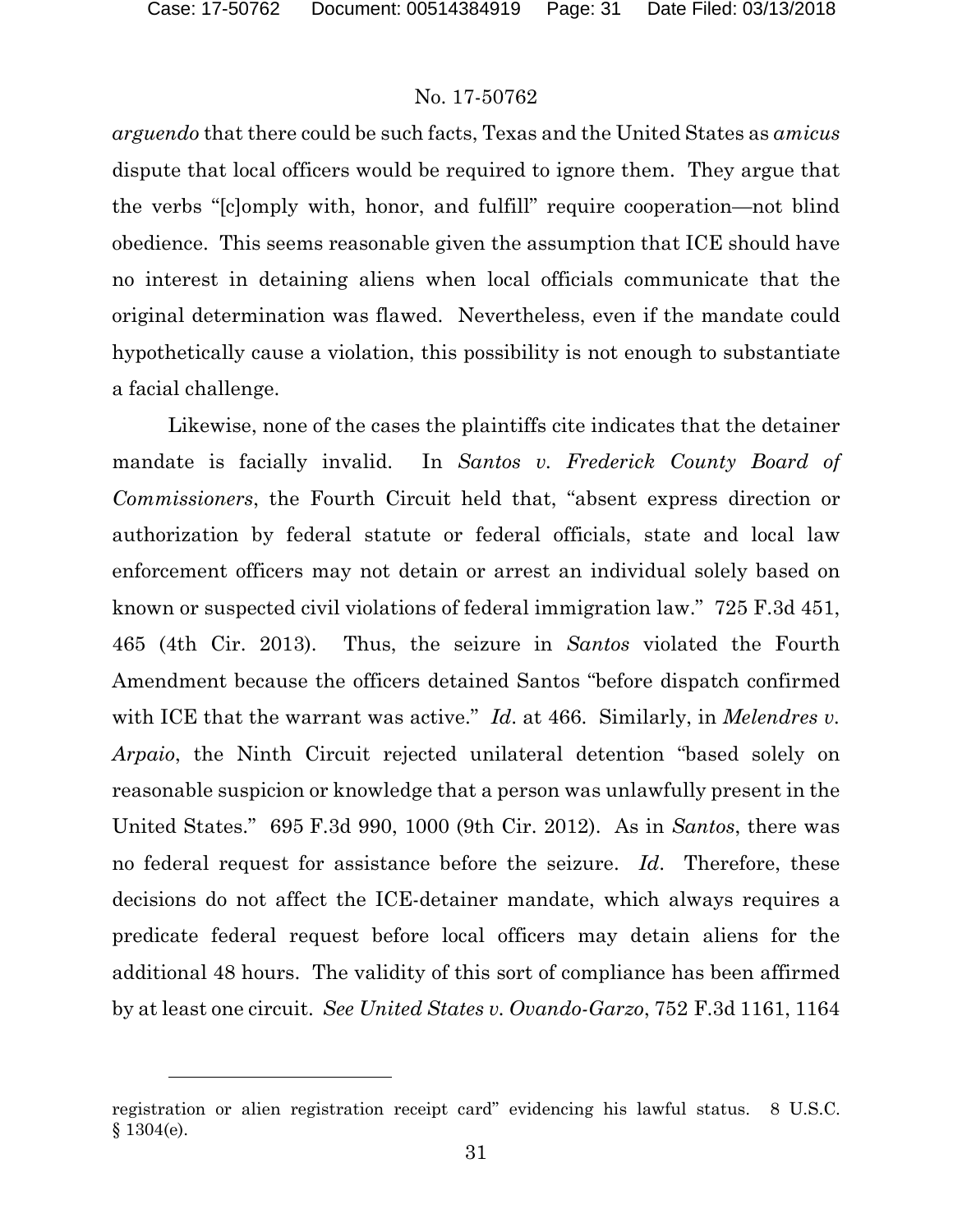(8th Cir. 2014) (finding the claim that a state officer could not detain an alien on behalf of federal officers "meritless").

Last, the plaintiffs argue that the mandate is facially invalid because it does not expressly require a probable cause determination. ICE policy may change, the plaintiffs argue. If that happens, compliance with subsequent detainer requests may violate the Fourth Amendment. In our view, this argument—that ICE policy may change—confirms that facial relief is inappropriate. It is true that ICE might change its policy such that compliance with ICE's requests would violate the Fourth Amendment. It is also true that, under the current scheme, seizures may occur where probable cause was lacking. But this is no basis for facial relief under *Salerno* and *Patel*. If ICE policy changes or if violations occur, the proper mechanism is an as-applied, not a facial challenge.

#### **IV. "Materially Limits"**

Section 752.053(a)(1)-(2) forbids any "policy" or "pattern or practice" that "prohibits or materially limits" the enforcement of the immigration laws. *See* Tex. Gov't Code §  $752.053(a)(1)-(2)$ . The plaintiffs contend that the phrase "materially limits" is unconstitutionally vague on its face. In *United States v. Gonzalez-Longoria*, this court affirmed the exacting standard for establishing facial vagueness: "When a provision is so vague that it specifies 'no standard of conduct . . . at all,' then the provision 'simply has no core,' and will be vague as applied to anyone—that is, it will be facially vague." 831 F.3d 670, 675 (5th Cir. 2016) (en banc) (quoting *Smith v. Goguen*, 415 U.S. 566, 578, 94 S. Ct. 1242, 1249 (1974)). The plaintiffs have not established that "materially limits" is facially vague under this standard.

*Gonzalez-Longoria* addressed the significance of *Johnson v. United States*, which had recently invalidated the residual clause of the Armed Career Criminal Act as unconstitutionally vague. 135 S. Ct. 2551 (2015). In *Johnson*,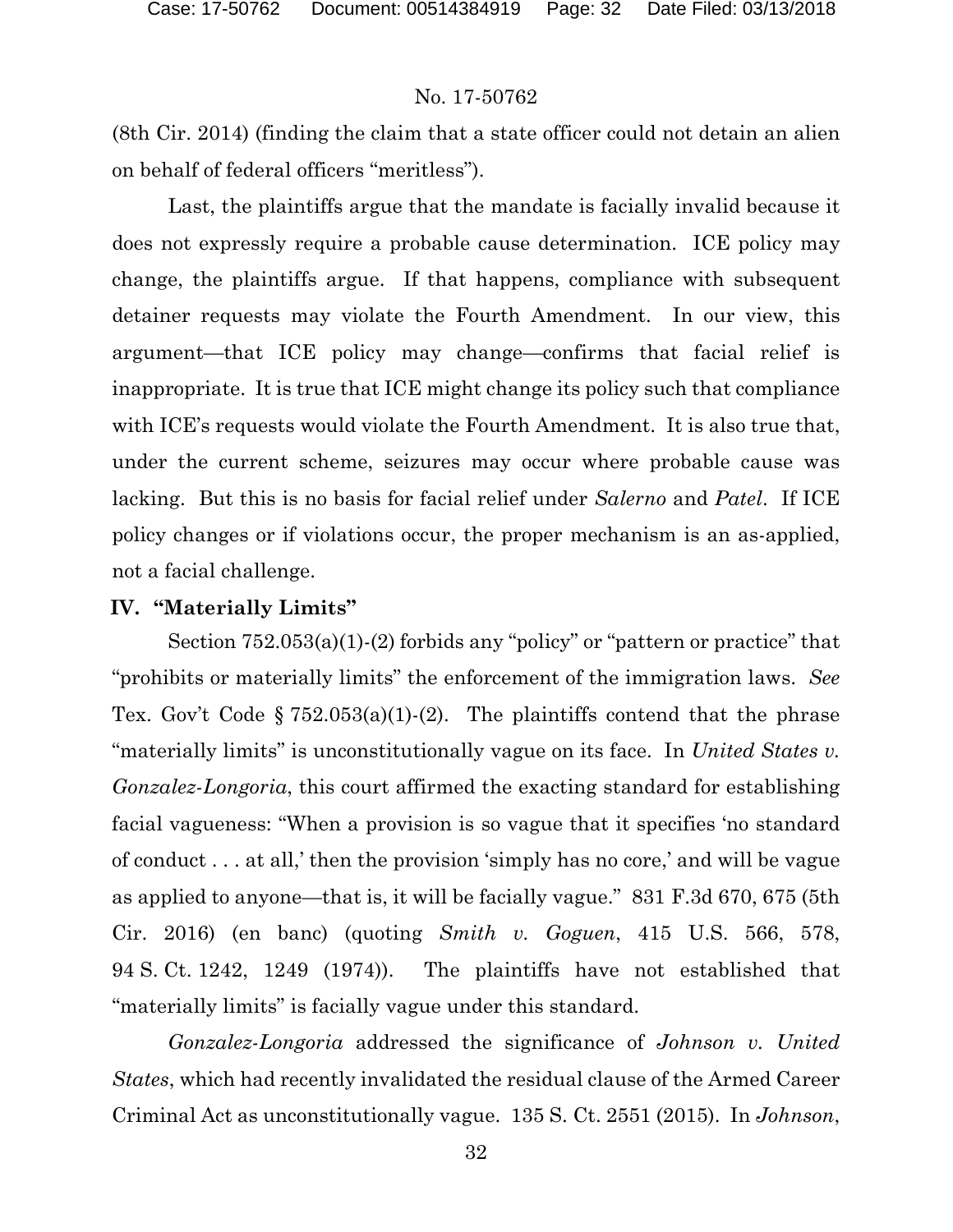the Court concluded that a facial vagueness challenge could succeed even if some conduct is clearly covered by a statute's prohibition. *Id.* at 2561; *see also United States v. Westbrooks*, 858 F.3d 317, 325 (5th Cir. 2017).In *Gonzalez-Longoria*, this court adopted a "narrow[]" reading of *Johnson*'s holding as motivated by "a long-considered ill-ease and eventual repudiation of the categorical approach in the specific context of the Armed Career Criminal Act's residual clause." *Gonzalez-Longoria*, 831 F.3d at 676. Given that *Gonzalez-Longoria* construed *Johnson* narrowly and affirmed a stringent standard for facial vagueness challenges, it is telling that neither the district court nor any of the plaintiffs mention this binding decision. As their omission suggests, "materially limits" is not vague under *Gonzalez-Longoria*.

Although the plaintiffs argue that context exacerbates the vagueness of "materially limits," the opposite is true. The status-inquiry, informationsharing, and assistance-cooperation provisions of Section 752.053(b)(1)-(3) provide specific examples of what conduct local entities cannot limit. Thus, if a policy expressly limits one of these activities, then the question for a court is whether such a limitation is "material." The inclusion of this qualifier makes the challenged phrase more definite, not less, and materiality standards are routine in the law. *See, e.g.*, Fed. R. Evid. 807(a)(2). Materiality is a familiar component of fraud claims, and the full phrase "materially limit" appears in federal securities law, 15 U.S.C.  $\S 77d-1(b)(1)(H)(i)$ , and in the ABA model rules of professional conduct. Model R. of Prof'l. Conduct  $1.7(a)(2)$ ,  $1.10(a)(1)$ . Materiality is not a vague concept, especially to actors subject to these provisions who are law enforcement or government officers.

The plaintiffs contend that Texas cannot specify any applications of the "materially limits" provision that are not flat prohibitions—and thus already covered by the word "prohibits." We disagree. Texas identifies the Maverick County Sheriff's Office policy of refusing to "participate or cooperate in the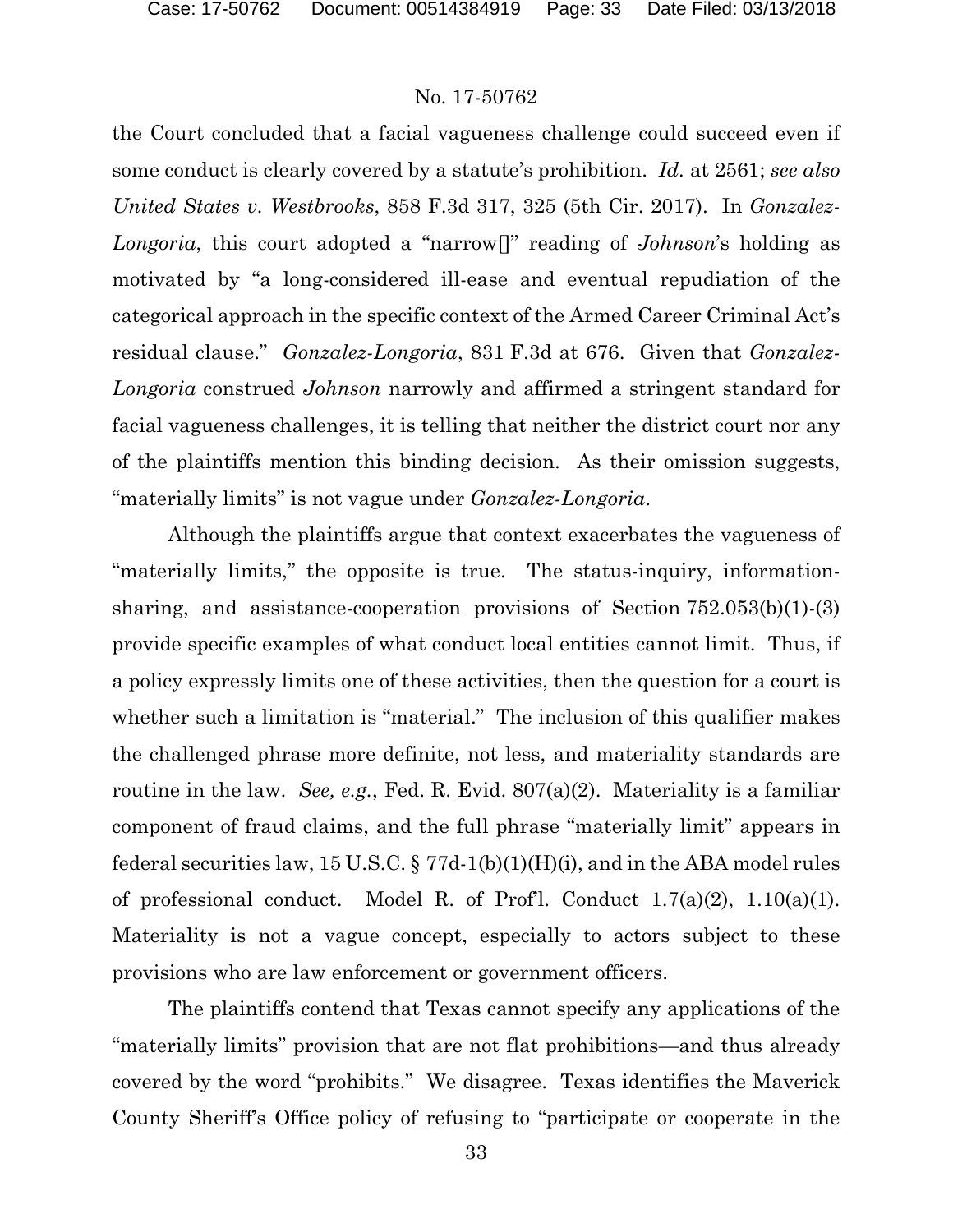arrests of individuals for civil immigration violations." This policy does not actually flatly prohibit cooperation; it limits the circumstances in which cooperation is permissible: criminal but not civil violations. Texas also cites El Cenizo's Mayor, who contended that the city's policy "limits the situations in which  $[city]$ ... officials engage in immigration enforcement or collect and disseminate such information." This, too, seems like a policy best characterized as *limiting* and not *prohibiting* the enforcement of immigration laws. Almost any limitation could be recharacterized as a partial prohibition. That is likely why SB4 includes both terms. Otherwise, supporters of the policies just described could argue that their policies *limited* but did not actually *prohibit* immigration enforcement. Thus, the putative redundancy between "prohibits" and "materially limits" likely reflects "a sense of belt-andsuspenders caution" on the part of the legislature. *King v. Burwell*, 135 S. Ct. 2480, 2498 (2015) (Scalia, J., dissenting). It is no reason to facially invalidate the phrase.

Texas also proposes several narrowing constructions. First, Texas suggests that a material limit must concern "the enforcement of immigration laws" and so policies relating to "general matters like overtime and patrolling locations" would not be covered. Under this limitation, Texas argues, SB4 will "not prohibit immigration-neutral local policies regarding bona fide resource allocation." Second, Texas states that a "policy cannot 'materially limit' immigration-law enforcement if it prohibits actions that the locality already lacks the power to lawfully perform."

These limitations are reasonable. But the nature of the plaintiffs' lawsuit—a facial, pre-enforcement challenge—makes us unwilling to adopt limiting constructions that are not strictly necessary to preserve the constitutionality of a statute. In general, as-applied challenges brought in post-enforcement proceedings are "the basic building blocks of constitutional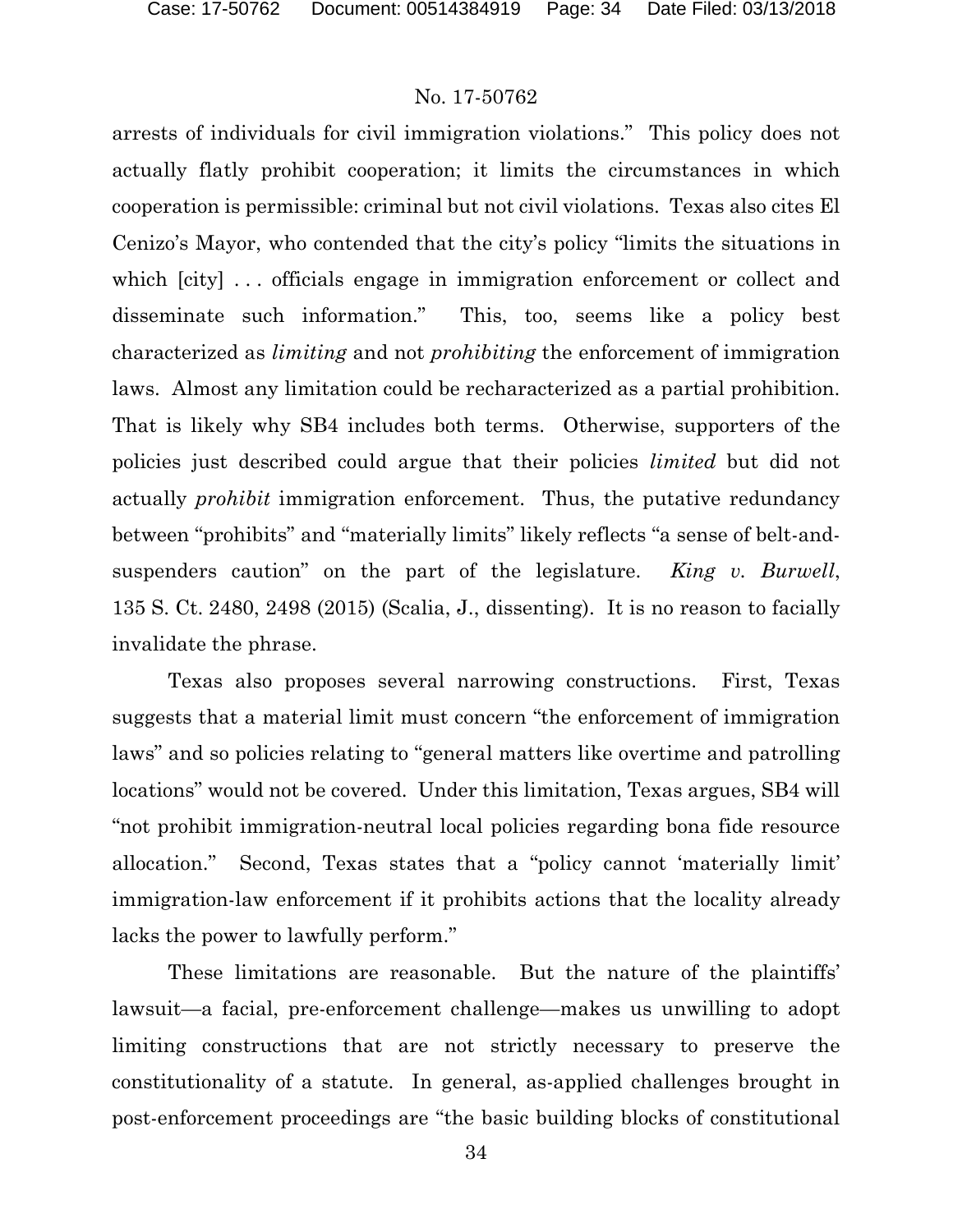adjudication." *See Gonzales v. Carhart*, 550 U.S. 124, 168, 127 S. Ct. 1610, 1639 (2007) (citations omitted). Here, it is helpful to consider the many years and judicial decisions leading to the Supreme Court's invalidation of the residual clause in *Johnson*: "Nine years' experience trying to derive meaning from the residual clause convinces us that we have embarked upon a failed enterprise." *Johnson*, 135 S. Ct. at 2560. In contrast to the extreme circumstances in *Johnson*, the posture of this case calls for judicial restraint. *See, e.g.*, *Wash. State Grange*, 552 U.S. at 450-51, 128 S. Ct. at 1191 (recognizing that pre-enforcement facial challenges are "disfavored" because they "often rest on speculation" and "threaten to short circuit the democratic process by preventing laws embodying the will of the people from being implemented in a manner consistent with the Constitution"). For these reasons, we conclude that the "materially limits" phrase has a clear core and is not void for vagueness.

## **V. Commandeering Challenge**

The plaintiffs raise an argument on appeal that was not presented to the district court. They begin by pointing out that the Tenth Amendment prevents the Federal Government from forcing local governments to enforce federal immigration laws. Then they state that the preemption doctrine prevents Texas from passing direct immigration-enforcement regulation. From these premises, the plaintiffs argue that, under the Texas Constitution, the state cannot preempt cities' home-rule authority without passing the sort of direct immigration regulation that would be preempted by federal law.

This argument is waived because it was not adequately raised below. *Keelan v. Majesco Software, Inc.*, 407 F.3d 332, 339-40 (5th Cir. 2005). Even if it were not waived, this argument merely recasts a state-law home-rule-city argument as a hybrid Tenth Amendment and preemption claim. The plaintiffs' briefing indicates that this argument stems from questions asked during oral